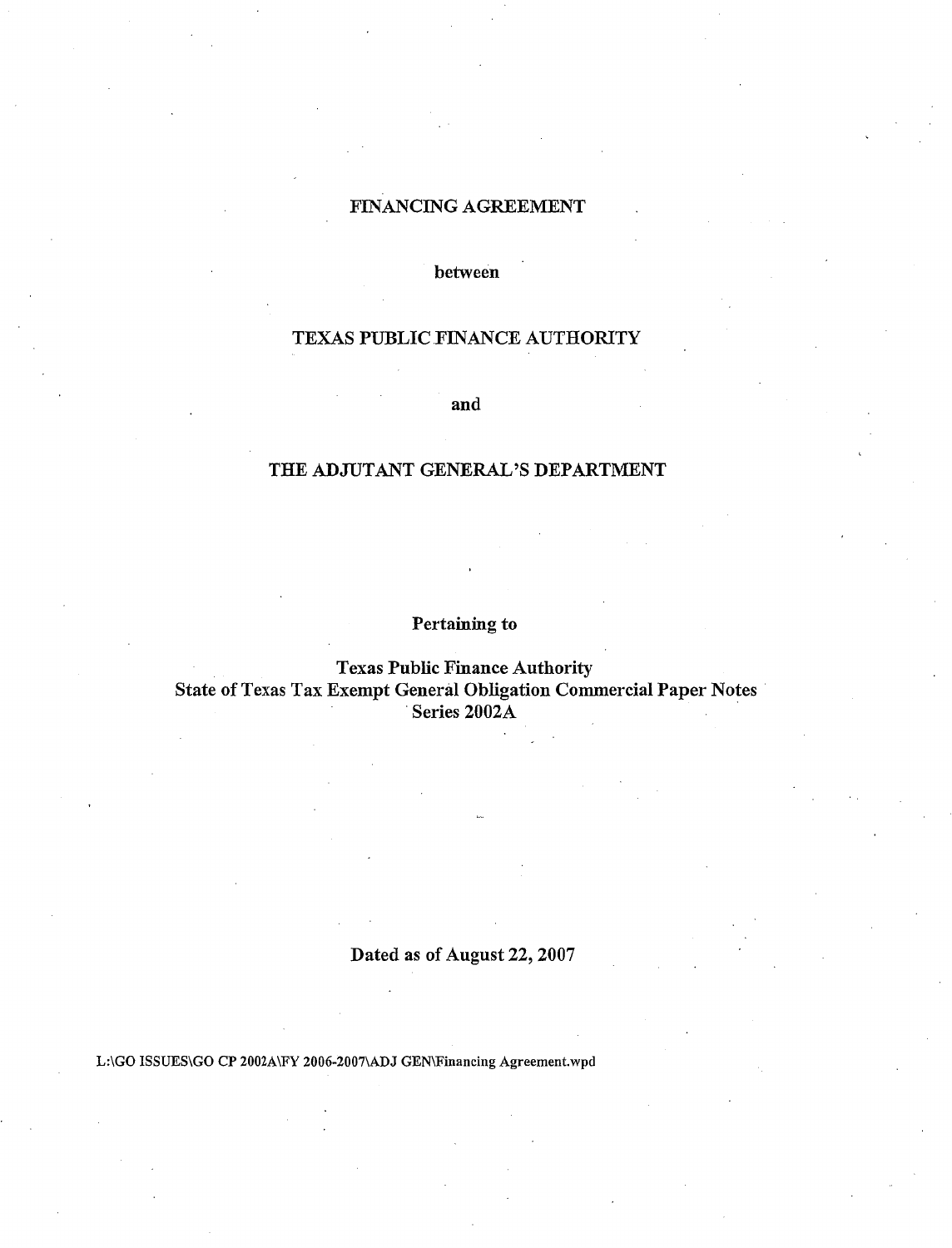# CONTENTS

|  | Page Number |
|--|-------------|
|--|-------------|

| <b>ARTICLE I</b>                             | DEFINITIONS AND OTHER PRELIMINARY MATTERS  1                                                                            |  |
|----------------------------------------------|-------------------------------------------------------------------------------------------------------------------------|--|
| Section 1.01<br>Section 1.02<br>Section 1.03 |                                                                                                                         |  |
| <b>ARTICLE II</b>                            | GENERAL REPRESENTATIONS AND WARRANTIES  4                                                                               |  |
| Section 2.01<br>Section 2.02                 | General Representations and Warranties of Authority  4<br>General Representations and Warranties of Qualified Agency  4 |  |
| ARTICLE III                                  |                                                                                                                         |  |
| Section 3.01<br>Section 3.02                 |                                                                                                                         |  |
| Section 3.03<br>Section 3.04                 | 5                                                                                                                       |  |
| Section 3.05<br>Section 3.06                 |                                                                                                                         |  |
| Section 3.07<br>Section 3.08                 |                                                                                                                         |  |
| Section 3.09<br>Section 3.10                 | $\overline{7}$                                                                                                          |  |
| Section 3.11<br>Section 3.12                 |                                                                                                                         |  |
| <b>ARTICLE IV</b>                            |                                                                                                                         |  |
| Section 4.01                                 |                                                                                                                         |  |
| Section 4.02                                 |                                                                                                                         |  |
| Section 4.03<br>Section 4.04                 |                                                                                                                         |  |
| Section 4.05                                 |                                                                                                                         |  |
| <b>ARTICLE V</b>                             |                                                                                                                         |  |
| Section 5.01                                 | Recordkeeping                                                                                                           |  |
| Section 5.02                                 |                                                                                                                         |  |
| Section 5.03                                 |                                                                                                                         |  |
| Section 5.04                                 |                                                                                                                         |  |
| Section 5.05                                 |                                                                                                                         |  |
| Section 5.06                                 |                                                                                                                         |  |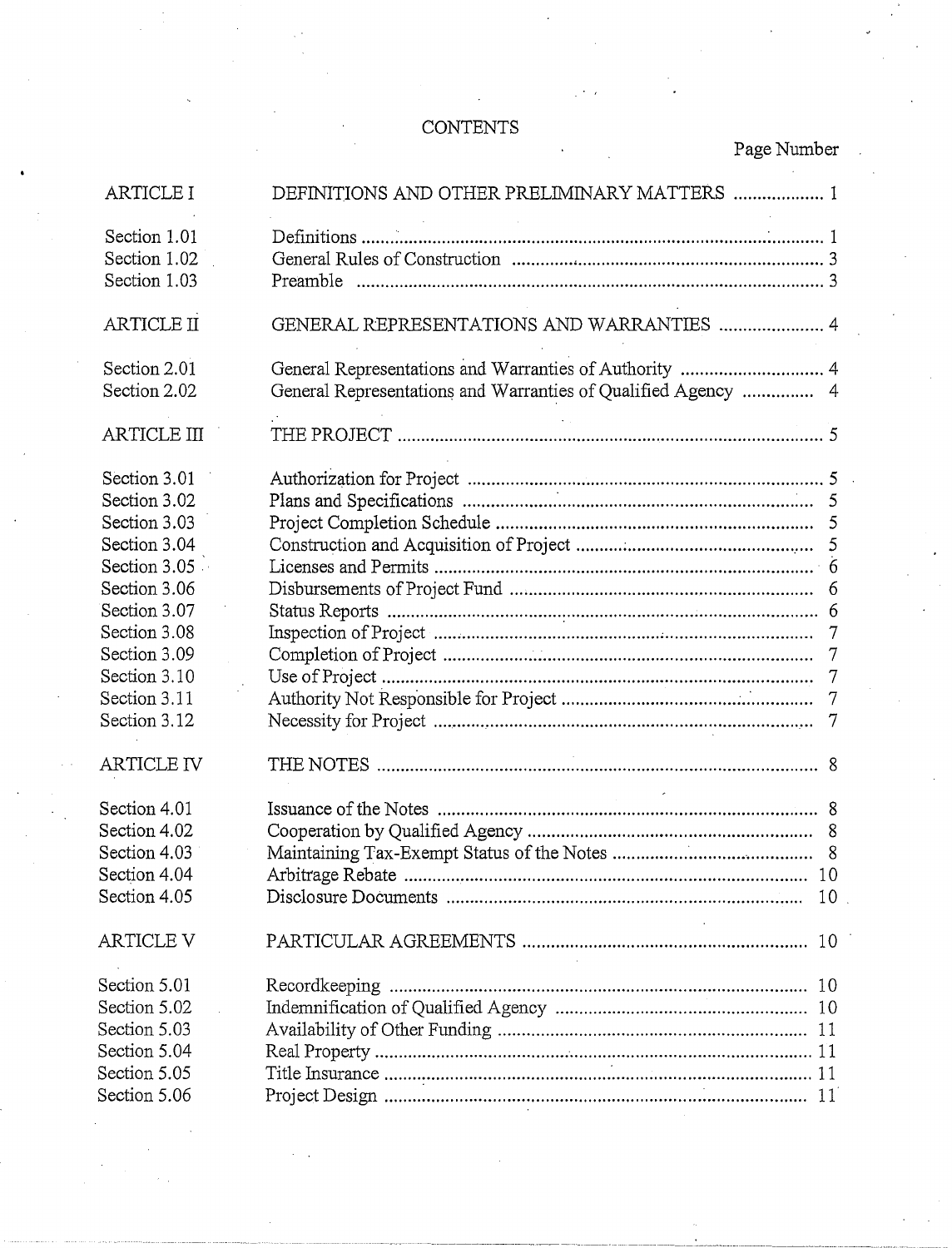| <b>ARTICLE VI</b> |  |
|-------------------|--|
| Section 6.01      |  |
| Section 6.02      |  |
| Section 6.03      |  |
| Section 6.04      |  |
| Section 6.05      |  |
| Section 6.06      |  |
| Section 6.07      |  |
| Section 6.08      |  |
|                   |  |

# EXECUTION

| EXHIBIT A | Description of the Project             |
|-----------|----------------------------------------|
| EXHIBIT B | Project Completion Schedule            |
| EXHIBIT C | Governmental Project Approvals         |
| EXHIBIT D | Form of Disbursement Certificate       |
| EXHIBIT E | Monthly Status Report Information      |
| EXHIBIT F | Form of Project Completion Certificate |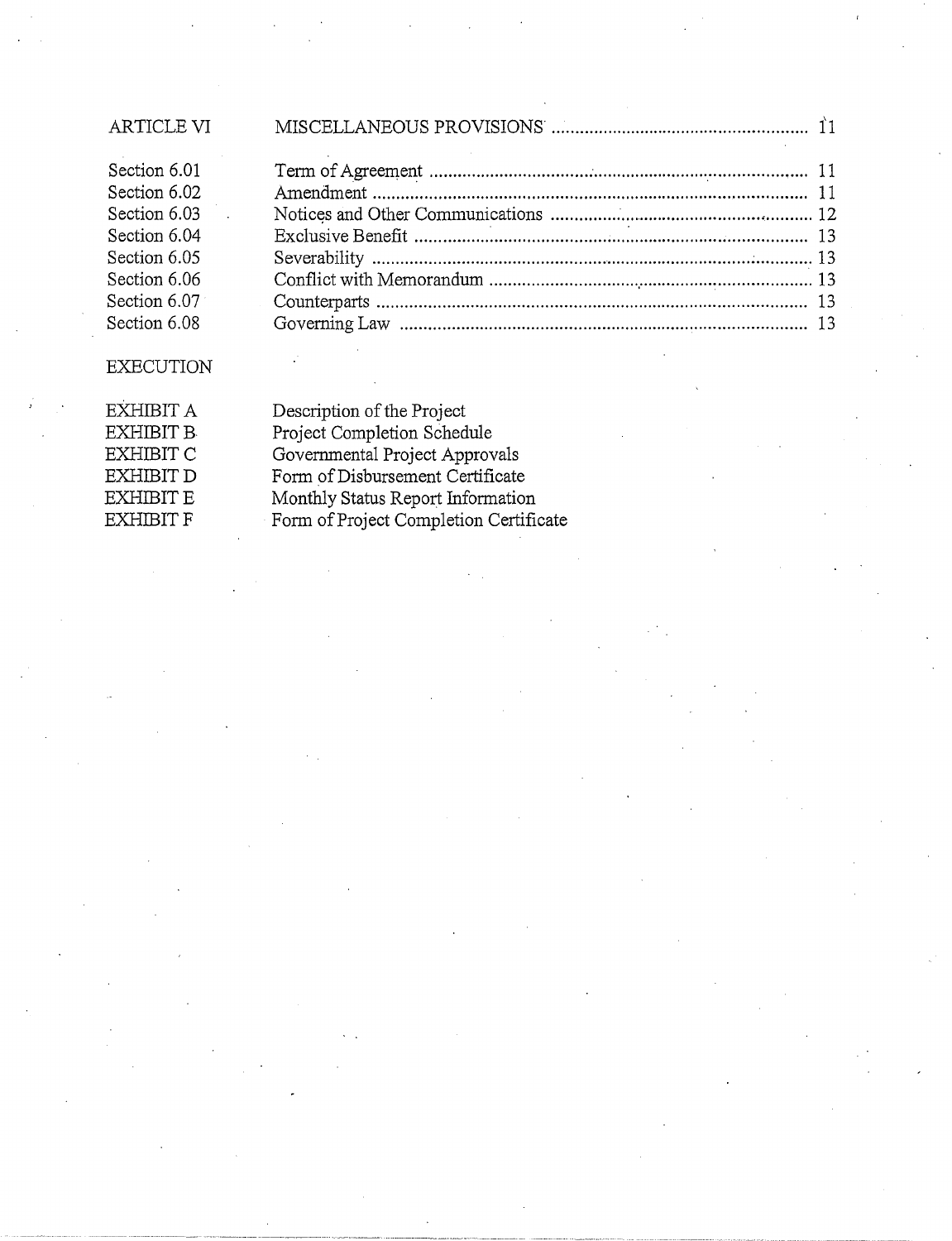## FINANCING AGREEMENT

THIS FINANCING AGREEMENT, dated as of August 22,2007, between the TEXAS PUBLIC FINANCE AUTHORITY (the "Authority") and the ADJUTANT GENERAL'S DEPARTMENT (the "Qualified Agency");

## WITNESSETH:

WHEREAS, the Authority is authorized by law to provide financing of certain facilities for agencies of the State of Texas through the issuance of commercial paper notes;

WHEREAS, one or more projects of the Qualified Agency have been authorized in appropriations by the Legislature of the State of Texas;

WHEREAS, the parties desire to provide for the financing by the Authority of certain facilities for the Qualified Agency;

NOW, THEREFORE, in consideration of the premises the parties hereto agree as follows:

## ARTICLE I

#### DEFINITIONS AND OTHER PRELIMINARY MATTERS

#### SECTION 1.01. Definitions.

Except as otherwise provided in this Financing Agreement, the capitalized terms in this Financing Agreement shall have the meanings. specified in this section unless the context requires otherwise.

*Agency Act-* Texas Government Code, Chapter 431, Subchapter 431, §§431.021 - 431.038.

*Appropriation Act-* SB1, Acts, 79th Legislature, Regular Session, (2005) and any other act of the Legislature appropriating funds for the, Project to the Qualified Agency.

*Authority* -the Texas Public Finance Authority or any successor thereto.

*Authority Regu(ations* -the regulations ofthe Authority in Part X, Title 34, Texas Administrative Code.

*Authorized Agency Representative* - the chief administrative officer of the Qualified Agency or any member of the staff of the Qualified Agency designated by the chief administrative officer or by the governing body of the Qualified Agency as an authorized representative.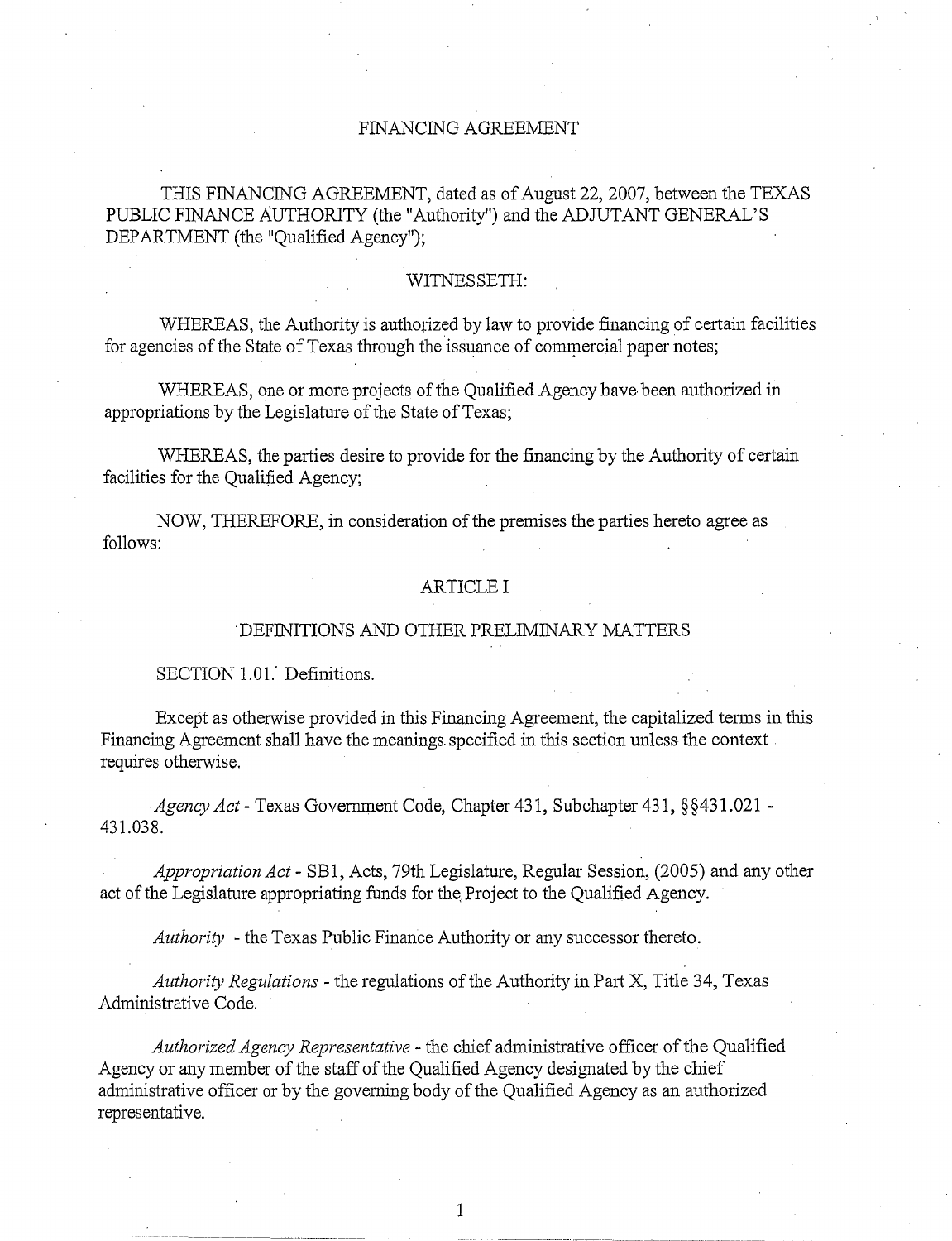*Authorizing Law* - collectively, TEX. CONST. art. III, 50-f and Chapter 1232, Texas Government Code, as amended.

*Board-* the board of directors of the Authority.

*Bond Counsel* - any law firm that is engaged by the Authority to render services to the Authority as bond counsel.

*Business Day* - any day that the Authority, the Qualified Agency, and the Comptroller are required by law to be open for business.

*Closing-* with respect to each sale of Notes, the concurrent delivery of such Notes to, or upon the order of, the initial purchaser(s) in exchange for payment therefor.

*Closing Date* - the date of a Closing.

*Code-* the Internal Revenue Code of 1986, as amended, together with all published regulations promulgated thereunder and revenue rulings with respect thereto by the United States Treasury Department or the Internal Revenue Service.

*Comptroller* - the Comptroller of Public Accounts of the State.

*Costs of Issuance* - the "costs of issuance," if any, as defined in the Authority Regulations, incurred in connection with the issuance of the Notes.

*Disbursement Certificate* - a certificate of the Authorized Agency Representative for the disbursement of funds from the Project Fund, in substantially the form of Exhibit D of this Financing Agreement.

*Disclosure Documents* - collectively, the Offering Memorandum and any amendments thereto.

*Event of Taxability* - any act or omission that could adversely affect the excludability of the interest on any Note from the gross income of the owner of the Note.

*Executive Director-* the Executive Director of the Authority, or any member of the staff of the Authority authorized by the Board to perform the duties of the Executive Director.

*Facility Contract-* any contract, entered into by the Qualified Agency for the design, engineering, acquisition, construction, equipping, repair, or renovation of any facilities financed for the Qualified Agency in whole or part with proceeds of any Notes issued by the Authority.

*Financing Agreement-* this Financing Agreement, and any amendments hereto.

*Interest and Sinking Fund* - the fund by that name created pursuant to the Resolution.

*Legislature-* the Legislature of the State.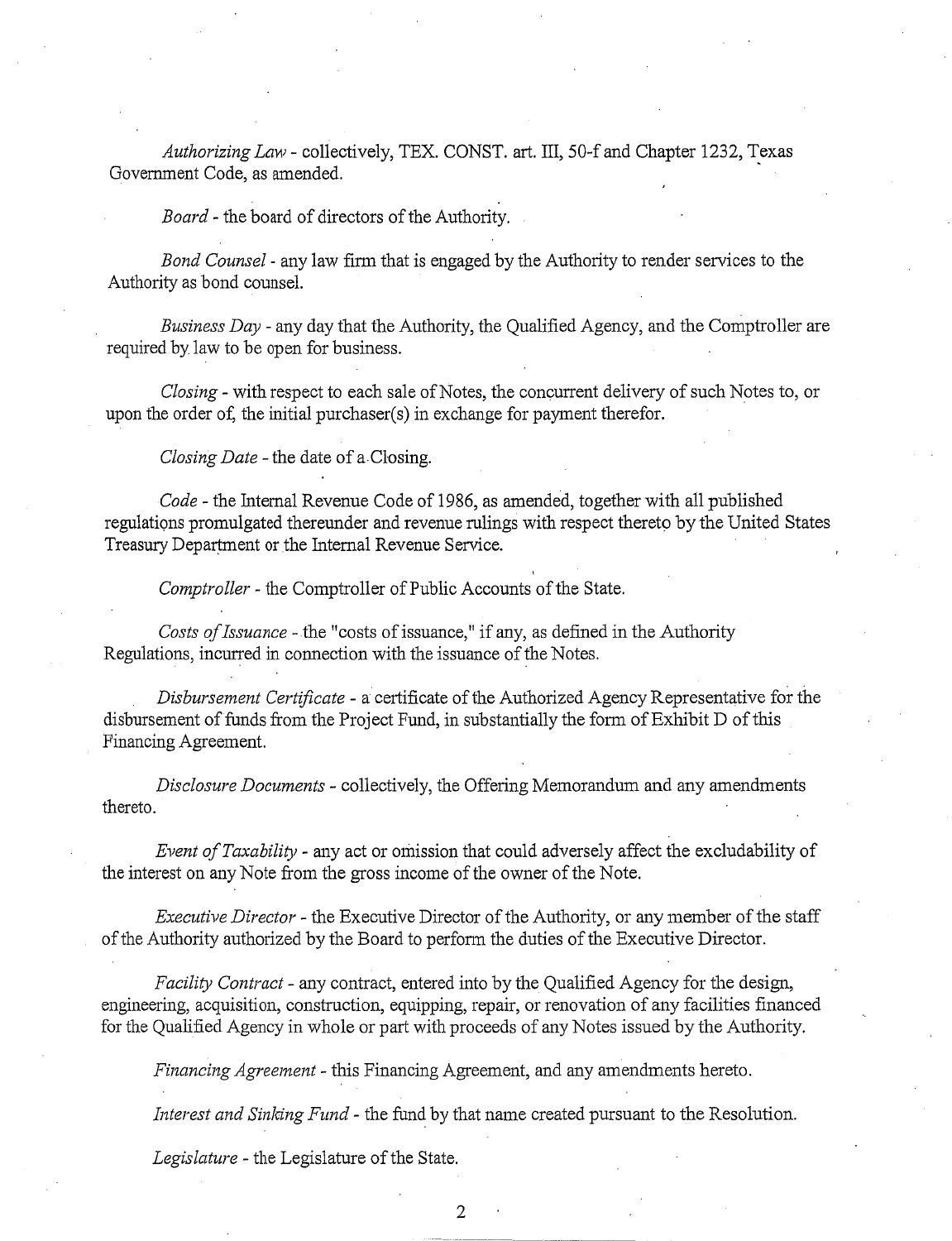*Memorandum-* the Memorandum of Understanding, dated as of June 4, 2003, between the Authority and the Qualified Agency, and any amendments thereto.

*Notes* - any obligations issued by the Authority from time to time to finance or refinance the Project.

*Offering Memorandum* - the final official disclosure document authorized by the Authority to be used in connection with the sale of the Notes.

*Plans and Specifications-* the plans and specifications for the Project Component(s), as amended or supplemented.

*Project-* collectively, the Project Components, as set forth on Exhibit A ofthis Financing Agreement.

*Project Completion Amount-* the aggregate amount of the cost of all of the Project Components, as set forth in Exhibit A of this Financing Agreement.

*Project Completion Certificate-* a certificate of an Authorized Agency Representative to the effect that the Project has been completed, in substantially the form of Exhibit F of this Financing Agreement.

*Project Completion Date-* the date that the Project is completed, as certified in the Project Completion Certificate.

*Project Completion Schedule* - the schedule projecting the rate of expenditure of proceeds of the Notes for the payment of Project Costs set forth in Exhibit B of this Financing Agreement.

*Project Component-* each respective item (or part of an item) in the Appropriation Act that has been approved to be financed with proceeds of the Notes, as described in Exhibit A of this Financing Agreement.

*Project Costs·* any costs associated with the Project that are authorized under the Authorizing Law and Authority Regulations and Chapter 1207, Texas Government Code to be paid with the proceeds of the Notes.

*Project Financing Document\$* - collectively, all documents fumished by the Qualified Agency to the Authority in connection with the financing of the Project and issuance of the Notes, including (without limitation) the Memorandum, the Request for Financing, this Financing Agreement, each Disbursement Certificate, and the Project Completion Certificate.

*Project Fund-* the fund by that name created pursuant to' the Resolution.

*Qualified Age'ncy-* the "Qualified Agency" as defined in the preamble of this Financing Agreement or any successor thereto.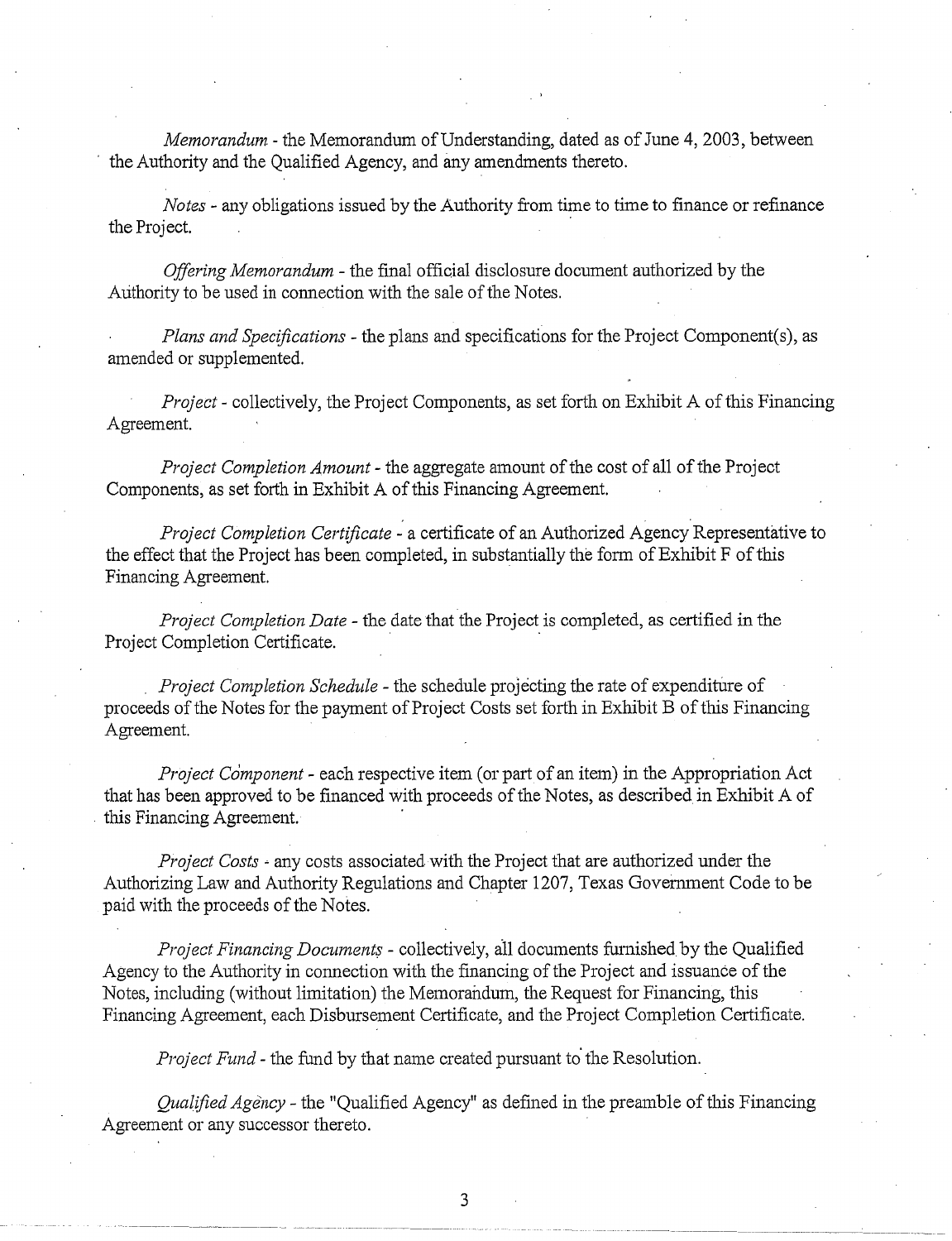*Request for Financing* - the letter or other conununication from the Qualified Agency to the Authority requesting financing for the Project, and any supplements thereto.

*Resolution* - the resolution of the Authority pursuant to which the Notes are authorized to be issued, and any amendments and supplements thereto.

*State-* the State of Texas.

*Comptroller* - the State Comptroller of the State of Texas, or any successor thereto.

SECTION 1.02. General Rules of Construction.

(a) A capitalized tenn used in this Financing Agreement that is not defined herein and that is defined in the Resolution shall have the meaning assigned to it in the Resolution.

(b) "Whenever in this Financing Agreement the context requires:

 $(1)$  a reference to the singular number includes the plural and vice versa; and

(2) a word denoting gender includes the masculine, feminine, and neuter.

(c) The table of contents and the titles given to any article or section of this Financing Agreement are for convenience only and are not intended to modify the article or section.

SECTION 1.03. Preamble.

The statements and findings in the preamble of this Financing Agreement are hereby adopted and made a part of the Financing Agreement.

#### ARTICLE II

## GENERAL REPRESENTATIONS AND WARRANTIES

SECTION 2.01. General Representations and Warranties of Authority.

The Authority represents and warrants as follows:

the Authority is a validly existing agency of the State of Texas authorized to operate under the Texas Public Finance Authority Act;

the Authority has full power and authority to execute and deliver this Financing Agreement, perform its obligations thereunder, and carry out the transactions contemplated hereby;

(3) the Authority has duly authorized the execution and delivery of this Financing Agreement and the performance of its obligations thereunder;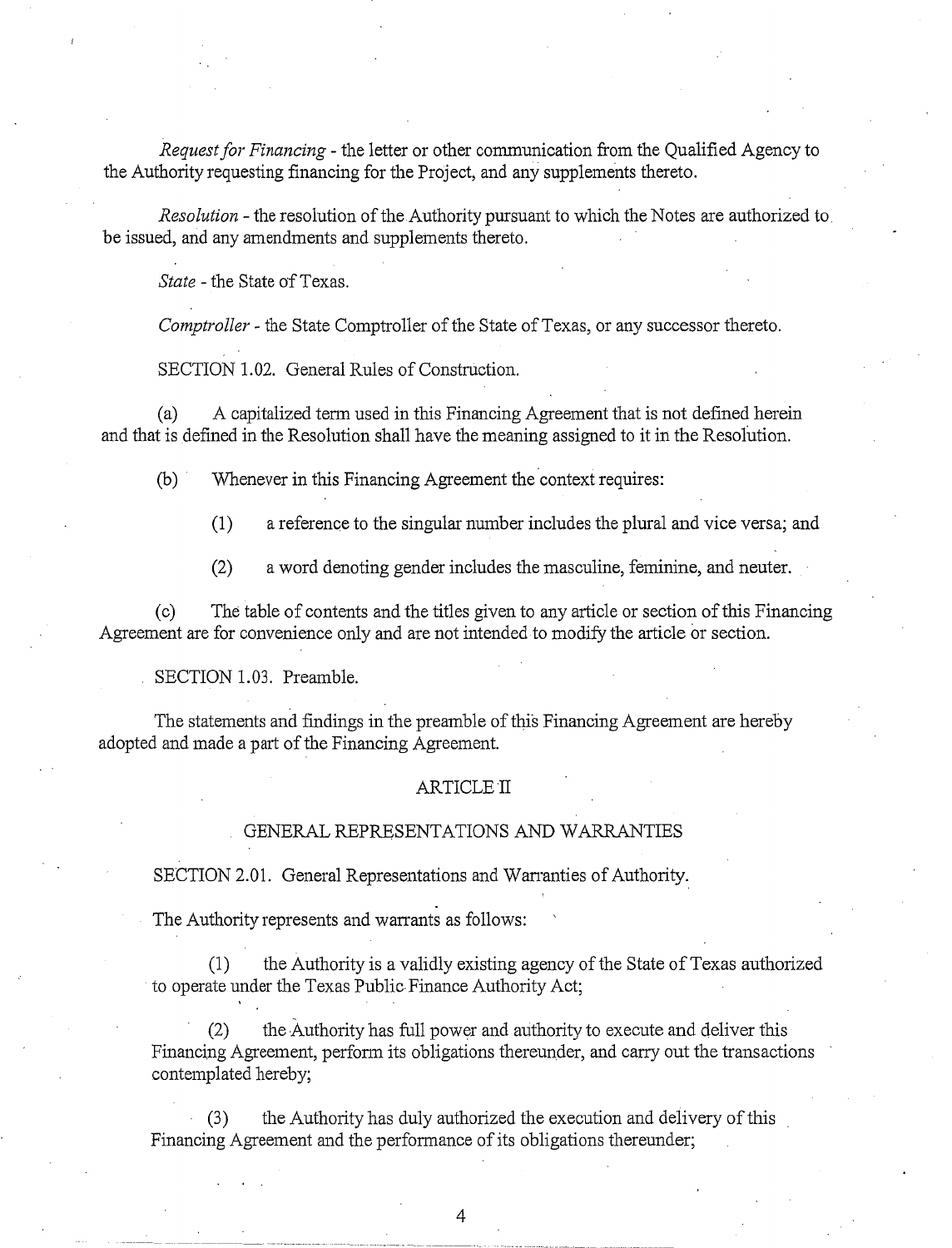(4) the execution and delivery of this Financing Agreement, the consummation of the transactions contemplated hereby, the performance of its obligations hereunder, and the compliance with the terms hereof by the Authority will not conflict with, or constitute a default under, any law (including administrative rule), judgment, decree, order, permit, license, agreement, mortgage, lease, or other instrument to which the Authority is subject or by which it is bound;

 $(5)$  the Authority has full power and authority to issue the Notes, to cause funds to be made available to finance the Project in accordance with the Resolution and this Financing Agreement and to perform its obligations under the Resolution.

SECTION 2.02. General Representations and Warranties of Qualified Agency.

The Qualified Agency represents and warrants, as follows:

(1) the Qualified Agency is a validly existing agency of the State authorized to operate under the Agency Act;

(2) the Qualified Agency has full power and authority to execute and deliver the Project Financing Documents, perform its obligations thereunder, and carry out the transactions contemplated thereby;

(3) the Qualified Agency has duly authorized the execution and delivery of the Project Financing Documents and the performance of its obligations thereunder;

(4) the execution and delivery of the Project Financing Documents, the consummation of the transactions contemplated thereby, the perfonnance of its obligations thereunder, and the compliance with the tenns thereof by the Qualified Agency will not conflict with, or constitute a default under, any law (including administrative rule), judgment, decree, order, permit, license, agreement, mortgage, lease, or other instrument to which the Qualified Agency is subject or bywhich the' Qualified Agency or any of its property is bound;

(5) the Qualified Agency is not in violation of any law, which violation could adversely affect the consummation of the transactions contemplated by the Project Financing Documents; and

(6) this Financing Agreement is the legal, valid, and binding obligation of the Qualified Agency, in accordance with its tenns.

 $\cdot$  5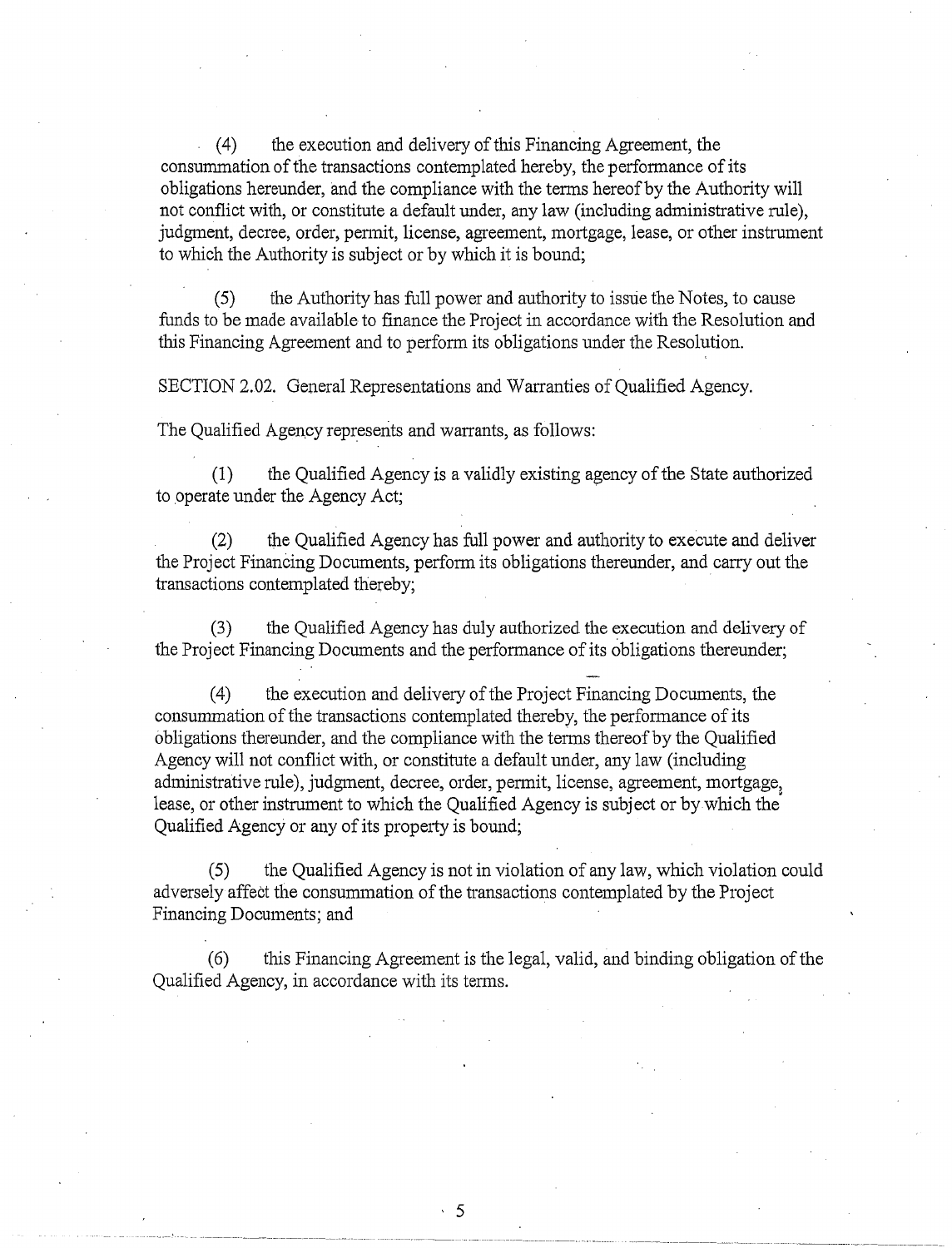#### ARTICLE III

## THE PROJECT

#### SECTION 3.01. Authorization for Project.

(a) The Qualified Agency represents that the Project has been authorized by the Legislature in the Appropriation Act or other act, and that all of the Project Costs to be paid with proceeds of the Notes will be incurred for the acquisition, construction, equipping, major repair, or renovation of facilities and will otherwise be lawful expenditures of the Qualified Agency.

(b) The Qualified Agency represents that the description of each Project Component set forth in Exhibit A to this Financing Agreement is accurate.

SECTION 3.02. Plans and Specifications.

(a) The Qualified Agency shall cause the Plans and Specifications to be prepared and shall maintain the Plans and Specifications with its official records.

(b) The Authority and its authorized agents may inspect the Plans and Specifications at reasonable times.

SECTION 3.03. Project Completion Schedule.

(a) As of a Closing Date which relates to funding all or a portion of, among other things, the Project, the Qualified Agency reasonably expects that the Project Completion Amount will be expended within the time periods set forth in Exhibit B hereto. The Qualified Agency represents that it is not aware of any fact or circumstance that could cause the entire Project Completion Amount not to be expended as set forth in the Project Completion Schedule, as amended from time to time.

(b) Promptly upon becoming aware of any circumstances that will result in a deviation from Exhibit B hereto of 1 0% of the Project Completion Amount or more, the Qualified Agency shall notify the Executive Director of the amount and nature of such deviation.

(c) Promptly upon becoming aware of any circumstances that will result in the expenditure for Project Costs in any "Expenditure Period" (as set forth in Exhibit B hereto) of an aggregate amount that is less than the amount set forth in Exhibit B hereto for such Expenditure Period, the Qualified Agency shall notify the Executive Director of (1) such aggregate expenditure amount, and (2) the reason(s) that such expenditure amount will be less than the am0unt set forth in Exhibit B hereto.

SECTION 3.04. Construction and Acquisition of Project.

(a) The Qualified Agency shall cause the acquisition, construction, equipping, repair, and/or renovation of the Project to be completed with due diligence substantially in accordance with the Plans and Specifications and in a good and workman-like manner.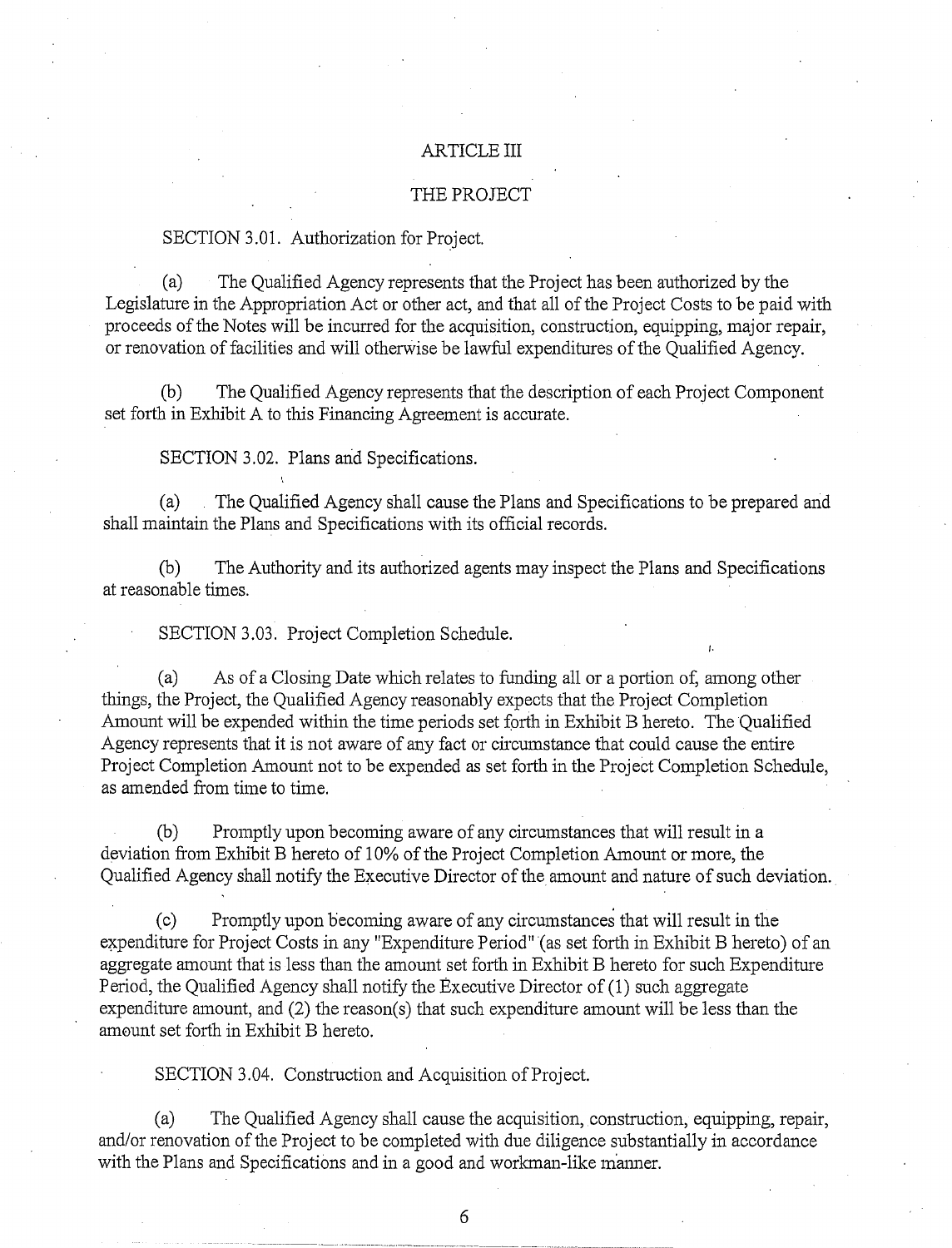(b) The Qualified Agency represents that at least 80 percent of the Project Completion Amount will be expended to pay Project Costs constituting expenditures for the construction, reconstruction, or rehabilitation of the Project. ·

(c) The Qualified Agency may shift its use of proceeds among Project Components to the extent permitted by law so long as such shift of use does not constitute an Event of Taxability. The Authority may obtain or require the Qualified Agency to obtain an opinion of Bond Counsel regarding taxability.

SECTION 3.05. Licenses and Permits.

The Qualified Agency represents that it has obtained all necessary licenses, pennits, and other govemmental approvals necessary to complete the Project, except for those (if any) described in Exhibit C to this Financing Agreement.

SECTION 3.06. Disbursements of Project Fund.

(a) The Qualified Agency may cause disbursements to be made from the related· account of the Project Fund in accordance with contracts for the Project, this Financing Agreement, the Resolution, and the Funds Management Agreement.

(b) The Qualified Agency acknowledges that the Project Fund may be applied in accordance with the Resolution for purposes other than the payment of Project Costs.

(c) The Qualified Agency acknowledges and agrees that interest eamed in funds contained in the related account of the Project Fund may, pursuant to the limitations and subject to the terms set out in the Funds Management Agreement, be used to pay interest payments, if any, on the Notes.

(d) To obtain a disbursement of funds from the related account of the Project Fund for the payment of Project Costs, the Qualified Agency shall submit to the Authority, not later than the Business Day immediately preceding the disbursement date, a properly completed Disbursement Certificate. Subject to Subsection (e) of this section, upon detennining that the submitted Disbursement Certificate has been properly completed, the Executive Director shall cause the Comptroller to transfer funds in the Project Fund to the appropriate fund( s) of the Qualified Agency in the amount(s) set forth in the Disbursement Certificate. The Qualified . Agency shall apply the funds so transfened to the payment of Project Costs.

(e) Disbursements from the related account of the Project Fund for the payment of Project Costs shall not exceed, in the aggregate, the Project Completion Amount without the prior approval of the Executive Director (which approval shall be based on availability of funds and legal authorization).

(f) Before a disbursement from the related account of the Project Fund may be made with respect to any Project Component in excess of the estimated cost of such component shown on Exhibit A of this Financing Agreement, the Qualified Agency shall give notice to the Executive Director identifying such Project Component and stating the amount of such excess.

7 - ----~~~----------~--~-- --- ---------- -- - --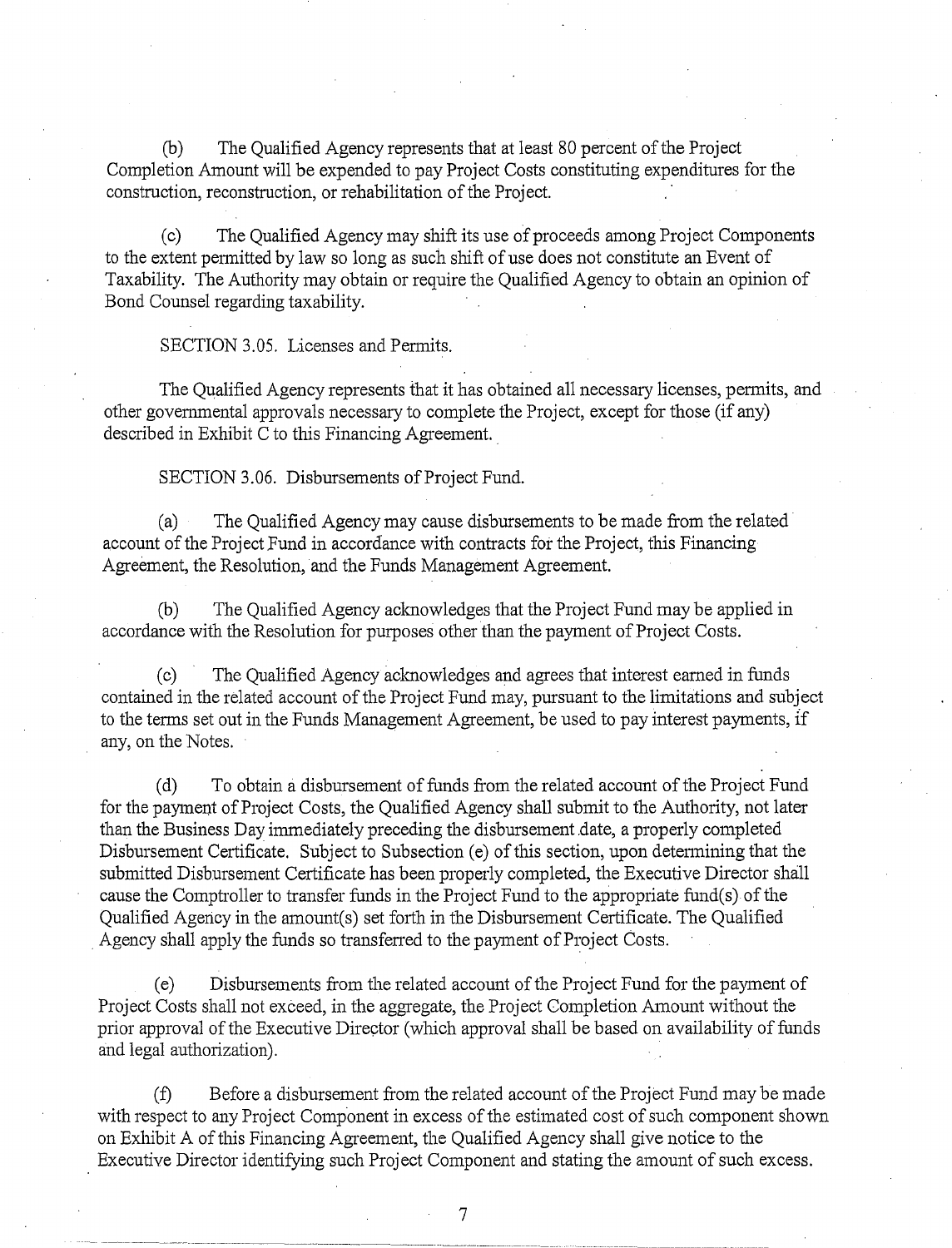(g) In the event that the Authority determines that the Qualified Agency has breached any material representation, warranty, or agreement in this Financing Agreement, the Authority, in its discretion, may suspend further disbursement of the related account of the Project Fund if, in the opinion of the Texas Attorney General (1) such suspension is lawful, and (2) such breach constitutes a breach of this Financing Agreement. Such suspension may commence not sooner than the 3Oth day after the date of delivery to an Authorized Agency Representative of notice of such suspension, and may continue until such breach is cured or is waived by the Executive Director. If such breach is not cured or waived within 90 days after the date such suspension commenced, the Authority may apply any remaining funds in the related account of the Project Fund allocated to the payment of Project Costs in the manner permitted by the Resolution and law.

(h) To the extent required by law, the Qualified Agency has submitted a master plan for construction of its facilities and shall periodically revise the master plan in accordance with such law.

#### SECTION 3.07. Status Reports.

Not later than the  $15<sup>th</sup>$  day of each month, through the month following the month in which the Project Completion Date occurs, the Qualified Agency shall prepare·and deliver to the Executive Director a status report, containing the information set forth in Exhibit E to this Financing Agreement, covering the preceding calendar month. At other times (whether before or after the Project Completion Date), the Qualified Agency shall provide the Executive Director, upon request, with any information available to the Qualified Agency regarding the expenditure of funds disbursed to the Qualified Agency from the related account ofthe Project Fund or the condition or use of the Project.

SECTION 3.08. Inspection of Project.

The Authority and its authorized agents, at reasonable times before and after completion of the Project, may enter on and inspect the Project and examine any records of the Qualified Agency relating to the Project.

SECTION 3.09. Completion of Project.

Upon the completion of the Project (or when no further proceeds of the Notes are to be expended for Project Costs), the Qualified Agency shall deliver to the Executive Director a properly completed Project Completion Certificate.

#### SECTION 3.10. Use of Project.

(a) The Qualified Agency may use the Project for any lawful purpose so long as such use does not constitute an Event of Taxability.

(b) The Qualified Agency shall not lease any part of the Project to, or permit any part of the Project to be operated or otherwise used by, an entity other than an agency or political subdivision of the State without the prior approval of the Executive Director. No agreement, whether formal or informal, purporting to authorize any such use of a Project (or part thereof)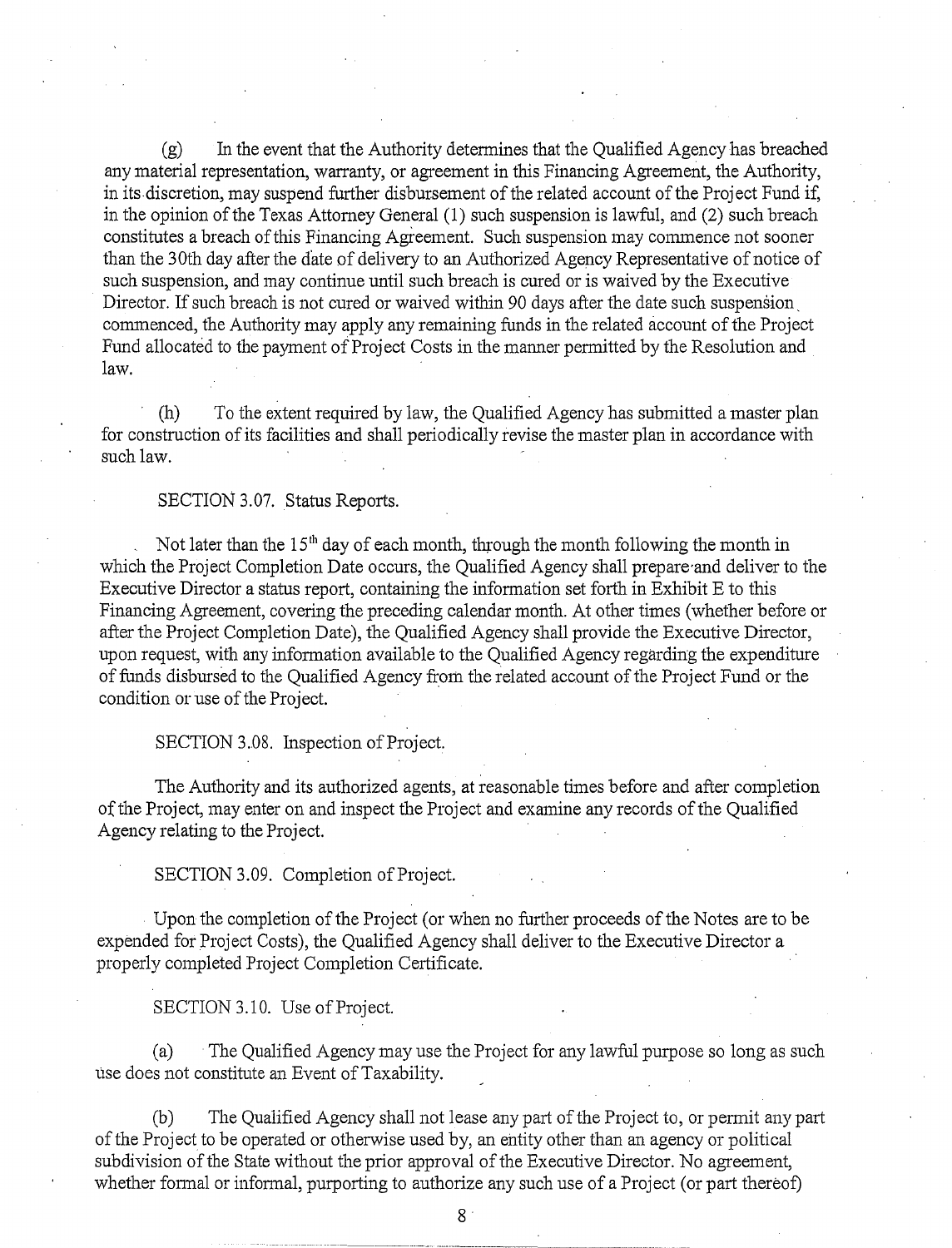shall be effective unless and until it has been approved by the Executive Director. The Authority shall direct the Executive Director to approve any proposed arrangement for use of the Project (or a part thereof) by a nongovernmental entity upon obtaining an opinion of Bond Counsel to the effect that such arrangement will not constitute an Event of Taxability.

SECTION 3.11. Authority Not Responsible for Project.

(a) The Authority has no responsibility for the acquisition, construction, equipping, repair, or renovation of the Project or for the operation or maintenance of the Project, provided that a contract with an entity other than an agency or political subdivision of the state to manage or operate the Project (or a part thereof) constitutes the use of the Project, within the meaning of, and is subject to, SECTION 3.10 hereof.

(b) If the Project Fund is insufficient for the payment of all of the Project Costs, the Authority is not responsible for the payment of any Project Costs that cannot be paid from the Project Fund.

SECTION 3.12. Necessity for Project.

. . The Qualified Agency represents to the Authority that, as of the Closing Date:

(1). the provision of the Project in accordance with the Project Completion Schedule is necessary in order for the Qualified Agency to effectively carry out its lawful duties and functions; and

(2) the Qualified Agency expects that it will use the Project for the purposes for which it is designed for the entire useful economic life of the Project.

#### **ARTICLE IV**

#### THE NOTES

SECTION 4.01. Issuance of the Notes.

The Authority shall use its best efforts to issue and sell the Notes from time to time in an amount that is sufficient for the Project Completion Amount to be made available in the Project Fund for the payment of the Project Costs.

SECTION 4.02. Cooperation by Qualified Agency.

The Qualified Agency shall take the action(s), enter into the agreement(s), provide the certification(s) contemplated by this Financing Agreement, and otherwise cooperate with the Authority and its agents, to effect the lawful issuance and administration of the Notes under this Financing Agreement.

SECTION 4.03. Maintaining Tax-Exempt Status of the Notes.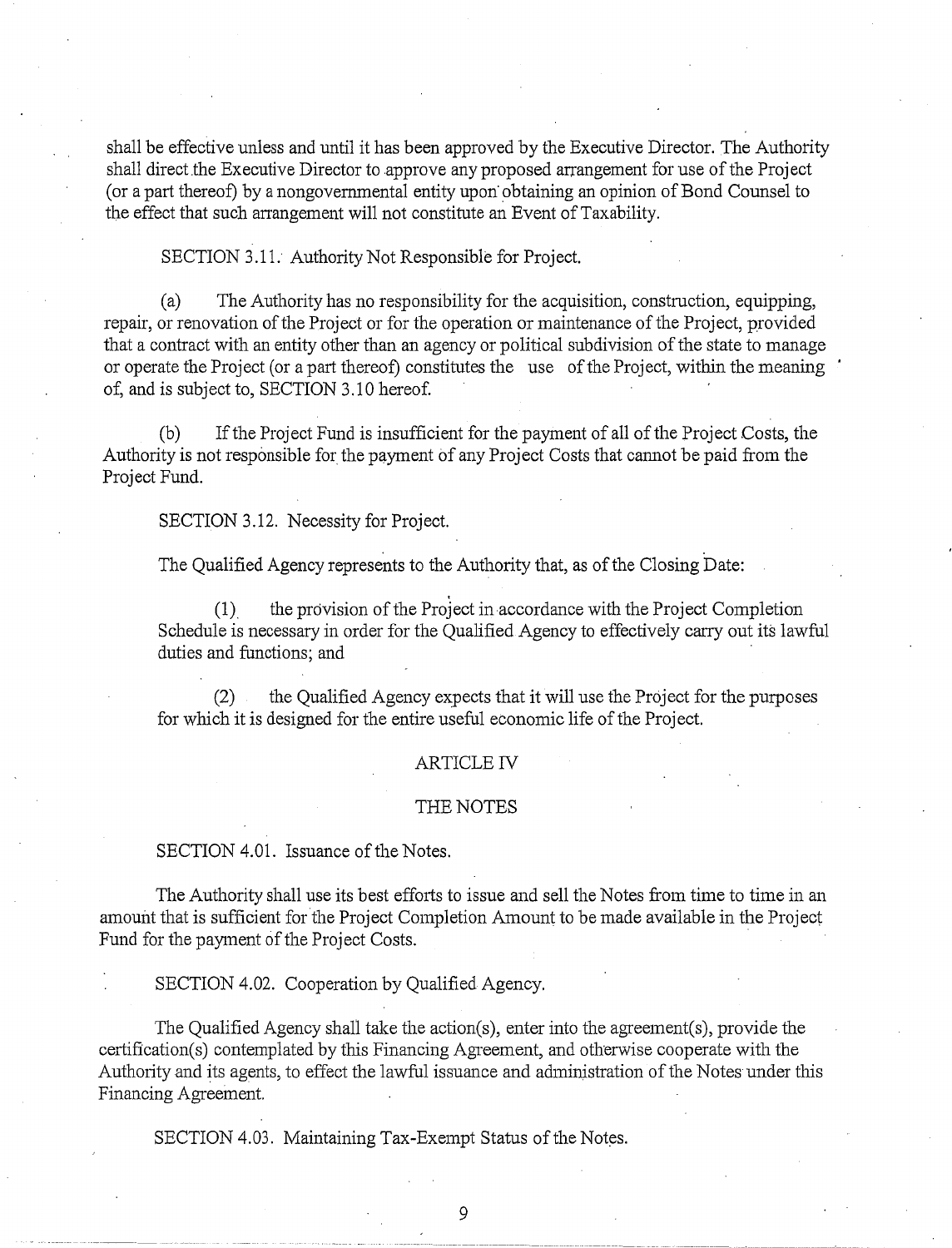(a) Not to Cause Interest to Become Taxable. The Qualified Agency shall not use, permit the use of, or omit to use Gross Proceeds or any other amounts in a manner which (or take or omit to take any other action which if taken or omitted, respectively), if made or omitted respectively, would cause interest on any Note to be includable in the gross income, as defined in section 61 of the Code, of the owner thereof for federal income tax purposes. The Qualified Agency shall adopt and comply with the provisions of such amendments hereof and supplements hereto as may, in the opinion of nationally recognized bond counsel, be necessary to preserve or perfect such exclusion. Without limiting the generality of the foregoing, the Qualified Agency shall comply with each of the specific covenants in this Section 4.03 at all times prior to the last maturity date of the Notes, whether by stated maturity or earliest redemption, unless and until the Qualified Agency shall have received a written opinion of nationally recognized bond counsel to the effect that failure to comply with such covenant will not adversely affect the excludability of interest on any Note from the gross income of the owner thereof for federal income tax purposes, and thereafter such covenant shall no longer be binding upon the Qualified Agency to the extent described in such opinion, anything in any other part, provision or subsection of this Section 4.03 to the contrary notwithstanding.

· (b) . No Private Use or Payments. At all times prior to the last maturity date of the Notes, whether by stated maturity or earlier redemption, the Qualified Agency shall neither

(1) use nor permit the use of Gross Proceeds (or any property acquired, constructed, or improved with Gross Proceeds) in any trade or business carried on by any Person (or in any activity of any Person other than a natural person) other than a state or local government, nor

(2) directly or indirectly impose or accept any charge or other payment for use of Gross Proceeds (or use of any property acquired, constructed, or improved with Gross Proceeds) in any trade or business carried on by any Person (or in any activity of any Person other than a natural person) other than a state or local government,

unless either (i) such use is merely as a member (and, except possibly for the amount of use and any corresponding rate adjustment, is extended by the Qualified Agency on the same tenns as to all other members) of the general public or (ii) such charge or payment consists of taxes of general application within the Qualified Agency or interest eamed on temporary Investments acquired with Gross Proceeds pending application of such Gross Proceeds for their intended purposes. For purposes of this Paragraph (b), property is considered to be "used" by a Person if:

> (A) Sale or Lease: it is sold or otherwise disposed of, or leased, to such Person;

(B) Management Contract: it is operated, managed, or otherwise physically employed, utilized, or consumed by such Person, excluding operation or management pursuant to an agreement which meets the conditions described in Internal Revenue Service Regulations 1.141-0 et.seq.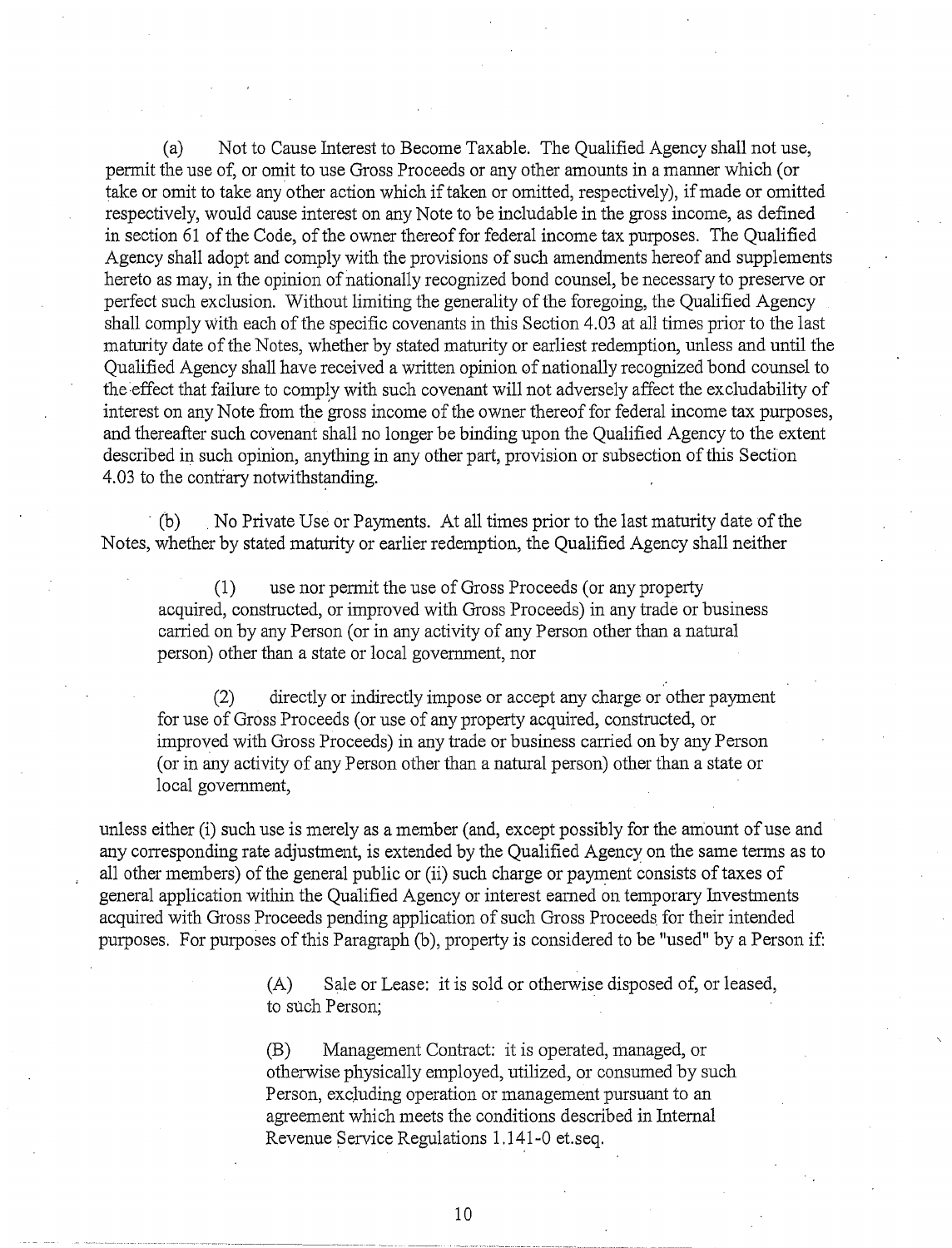(C) Capacity, Output or Service Commitment: capacity in or output or service from such property is reserved or committed to such Person under a take-or-pay, output, incentive payment, or similar contract or arrangement;

(D) Preferential Service: such property is used to provide service to (or such service is committed to or reserved for) such Person on a basis or tenns which (except possibly for the amount of use and any corresponding rate adjustment) are different from the basis or tenns on which such service is provided (or committed or reserved) to members of the public generally;

(E) Developer: such Person is a developer and a significant amount of property acquired, constructed, or improved with proceeds from the sale of a series of bonds of which the Notes are a part serves only a limited area substantially all of which is owned by such Person, or a limited group of developers, unless such area is developed and sold to (and occupied by) members of the general public with reasonable speed; or

(F) Other Incidents of Ownership: substantial burdens and benefits of ownership of such property are otherwise effectively transferred to such Person.

but the temporary investment of Gross Proceeds or proceeds of bonds of any series of which the Notes are a part pending application for their intended purposes shall not constitute "use" of Gross Proceeds or such proceeds.

(c) No Private Loan. The Qualified Agency shall not use Gross Proceeds to make or finance loans to any Person other than a state or local government, excluding loans consisting of temporary investments of Gross Proceeds pending application of such Gross Proceeds for their. intended purposes. For purposes of this Paragraph (c), Gross Proceeds are considered to be "loaned" to a Person if (i) property acquired, constructed, or improved with Gross Proceeds or with proceeds from the sale of bonds of the series of which a Note is a part is sold or leased to such Person in a transaction which creates a debt for federal income tax purposes, (ii) capacity in or service from such property is committed to such Person under a take-or-pay, output, or similar contract or arrangement, or (iii) indirect benefits, or burdens and benefits of ownership, of Gross Proceeds or such property are otherwise transferred to such Person in a transaction which is the economic equivalent of a loan.

(d) Promptly upon request, the Qualified Agency shall provide the Executive Director with any information available to the Qualified Agency relating to the expenditure of the proceeds of the Notes by or on behalf of the Qualified Agency or the use of the Project that could have an adverse effect on the tax-exempt status of the Notes.

(e) The Qualified Agency shall timely take such lawful action as requested by the Executive Director to avoid, remedy, or mitigate the effect of an Event of Taxability.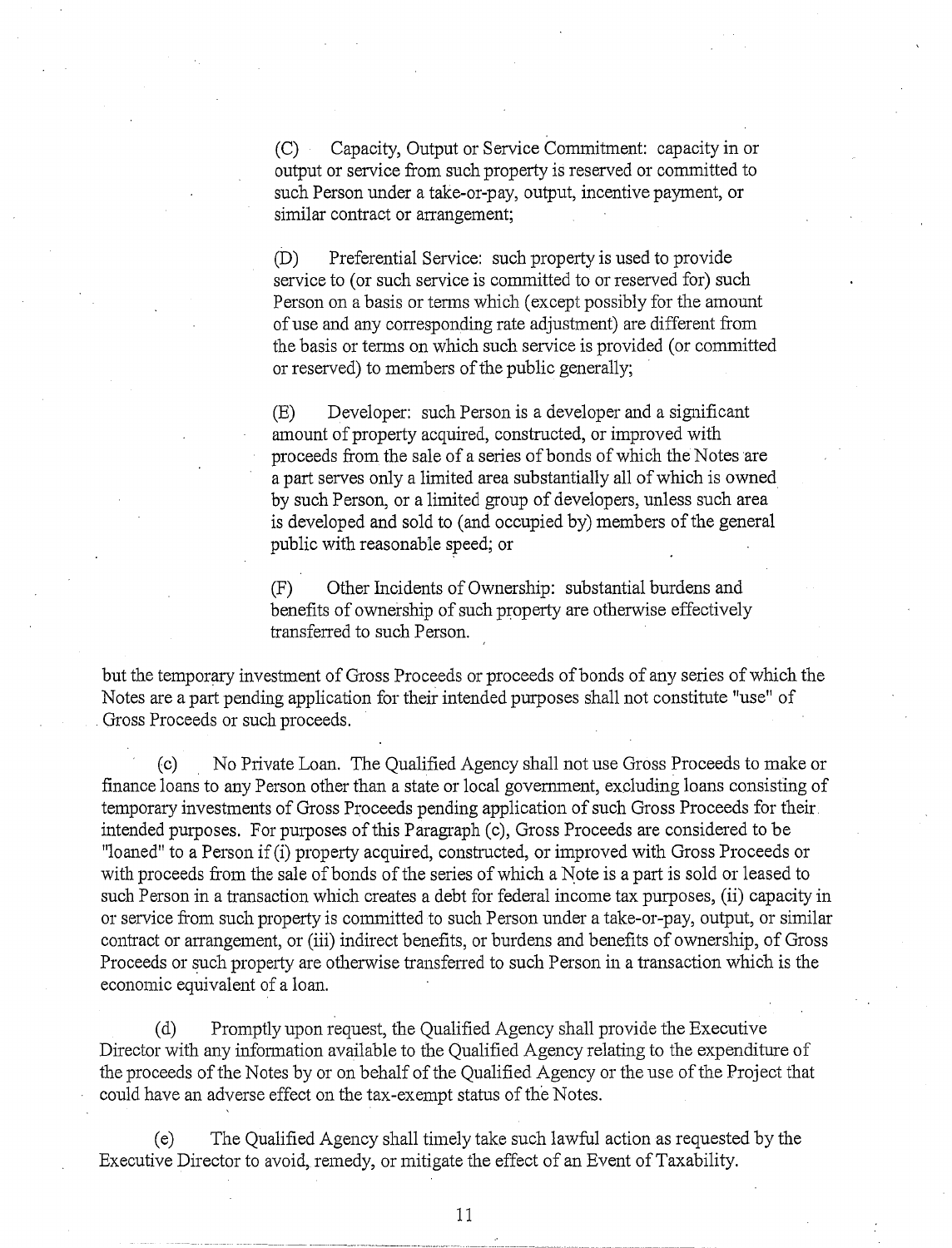(f) Notwithstanding anything set forth in this Section 4.03, any use, directly or indirectly, including use resulting from any sales agreement, lease agreement, operating agreement or other agreement by an entity other than an agency or political subdivision of the State, shall require, in accordance with Section 3.10 of this Financing Agreement the priorwritten approval of the Executive Director, as contemplated by such Section 3.10 of this Financing Agreement.

#### SECTION 4.04. Arbitrage Rebate.

(a) The Qualified Agency shall timely take such lawful action as requested by the Executive Director to avoid or mitigate the obligation to make payments to the United States government under section 148(f) of the Code, unless an Authorized Agency Representative certifies to the Authority that the requested action is not practicable.

(b) If the Qualified Agency fails to cause Note proceeds to be expended within the time periods set forth in the Project Completion Schedule, the Executive Director may inquire as to the nature of such failure and the extent to which it is expected to continue.

(c) The Qualified Agency shall use its best efforts to expend all funds necessary to complete its Project within the two-year expenditure period set forth in section 148(f)(4)(C) of the Code as follows: (i) 10 percent of the funds within the 6-month period beginning on the date the Notes are issued; (ii)  $45$  percent of the funds within the 1-year period beginning on such date; (iii) 75 percent of such funds within the 18-month period beginning of such date; and (iv) 100 percent of such funds within the 2-year period beginning on such date. If a portion of the Project Completion Amount will remain unexpended as of the close of the two-year period beginning with the Closing Date (or such other period as specified by the Executive Director), the Qualified Agency, not later than the dose of such period, shall notify the Executive Director of the amount of such unexpended funds and the purpose(s) for which such funds are being retained in the Project Fund after such period.

SECTION 4.05. Disclosure Documents.

(a) The Qualified Agency shall provide the Authority, promptly upon request, with available information relating to the Qualified Agency or the Project that the Executive Director determines appropriate for inclusion in the Disclosure Documents. The Qualified Agency authorizes the Authority to include any such information in the Disclosure Documents.

(b) The Qualified Agency shall provide the Authority with certification of an Authorized Agency Representative to the effect that the information contained in the Disclosure Documents provided by the Qualified Agency is accurate and does not omit any information necessary to make the infonnation provided not misleading.

(c) The Qualified Agency authorizes the Authority and any offeree or· purchaser of the Notes to rely on the information and certifications provided by the Qualified Agency under this section. The Notes will not be issued unless the information and certifications requested under this section have been provided by the Qualified Agency.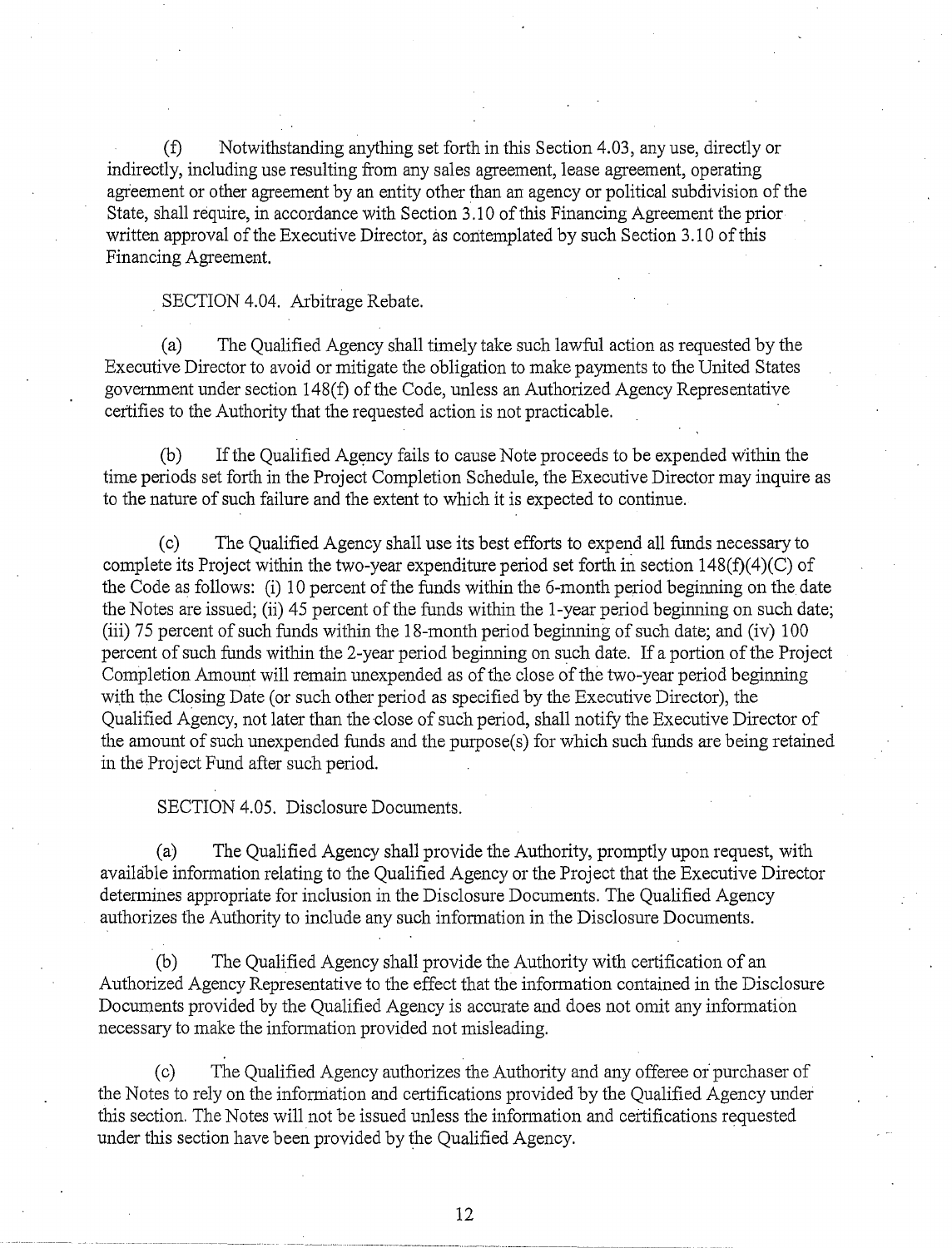## **ARRTICLE V**

## PARTICULAR AGREEMENTS

## SECTION 5.01. Recordkeeping.

The Executive Director shall retain, as official records of the Authority, all Disbursement Certificates, the Project Completion Certificate, and all periodic Project status reports submitted by the Qualified Agency pursuant to this Financing Agreement.

SECTION 5.02. Indemnification of Qualified Agency.

The Qualified Agency represents that, subject to applicable law, it intends that each Facility Contract providing for payment of goods or services exceeding \$25,000 will require indemnification of the Qualified Agency. The Qualified Agency will be provided with insurance, a surety bond, or other form of financial assurance, from a financially sound provider, that assures performance under such Facility Contract with respect to such indemnification, unless the Qualified Agency determines that such financial assurance is not necessary or is required in a reduced amount.

SECTION 5.03. Availability of Other Funding.

As of the Closing Date, the Qualified Agency represents that no funds (other than funds derived from note proceeds) have been appropriated to the Qualified Agency for the biennium in which the Notes are issued for application to the payment of Project Costs that are to be paid with the proceeds of the Notes. It is understood and agreed, however, that the Qualified Agency may apply funds other than bond proceeds for payment of Project Costs in compliance with applicable law.

SECTION 5.04. Real Property.

The Qualified Agency represents that, subject to applicable law, it does not intend to acquire real property at a purchase price in excess of \$25,000 unless:

(1) such property is suitable for the Qualified Agency's intended use and has no defect or condition (including, without limitation, pollution or hazardous waste defects) that would jeopardize such use; or

(2) the Qualified Agency detennines that, notwithstanding such nonsuitability, defect; or condition (as applicable), such acquisition is appropriate.

SECTION 5.05. Title Insurance.

The Qualified Agency represents that, subject to applicable law, it does not intend to acquire any real property at a purchase price in excess of \$25,000 unless:

(1) the Qualified Agency's title to such property is insured by title insurance in an amount not less than the purchase price paid by the Qualified Agency, subject to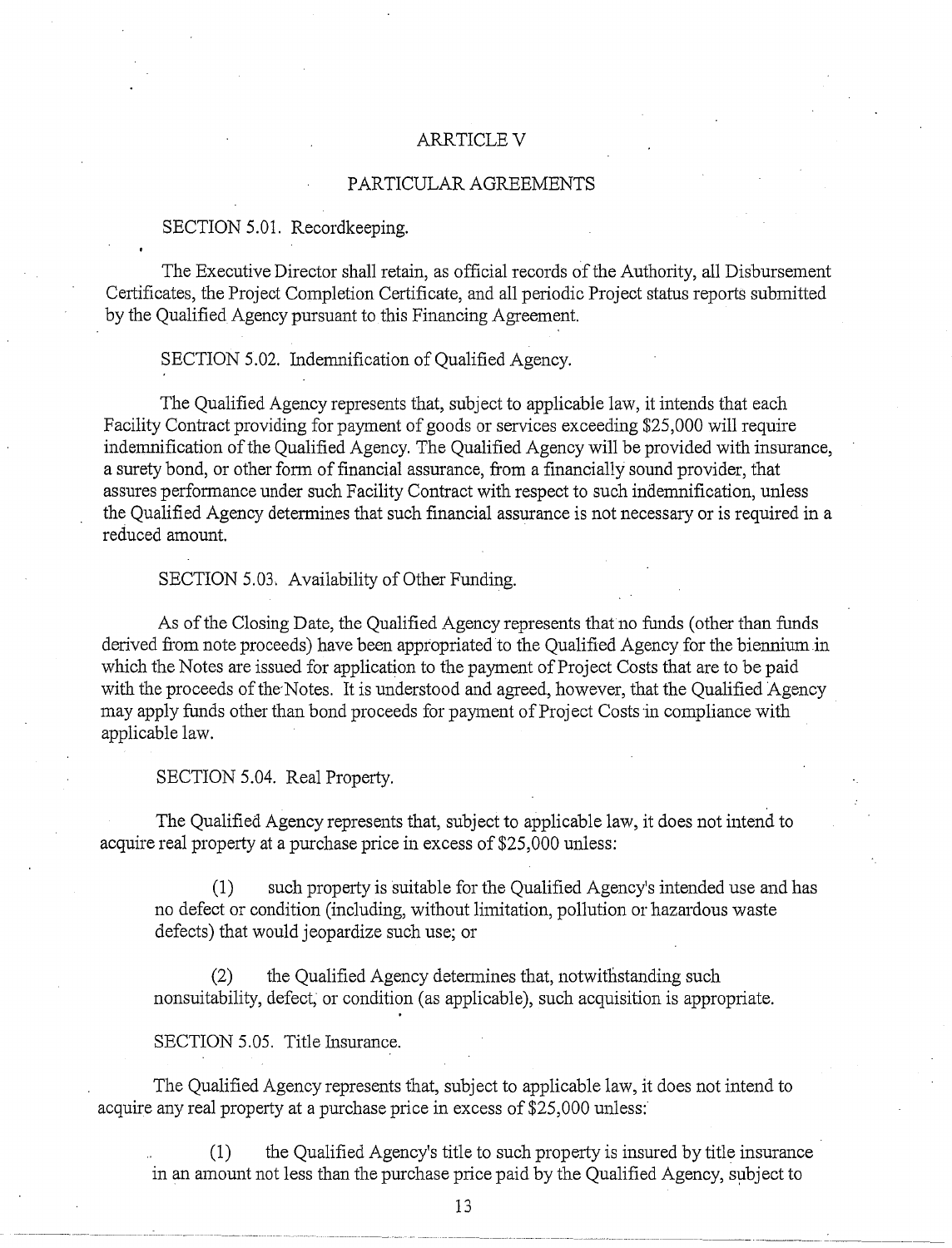standard printed exceptions, with only those changes thereto normally required by a prudent purchaser; or

(2) the Qualified Agency detennines that the acquisition of such real property without such title insurance is appropriate.

#### SECTION 5.06. Project Design.

The Qualified Agency represents that the Project has been (or will be) designed to satisfy all of the purposes that the Qualified Agency intends the Project to serve, and that the Qualified Agency has used (or will use) all reasonable efforts to design the Project so that the Project will be provided, and can be operated, at such reasonable cost as is consistent with applicable legal requirements and the sound business judgment of the Qualified Agency.

#### ARTICLE VI

## MISCELLANEOUS PROVISIONS

## SECTION 6.01. Term of Agreement.

This Financing Agreement shall take effect upon its delivery· by the parties hereto and shall remain in effect until the Notes have been fully paid or until no more periodic status reports are required from the Qualified Agency under this Financing Agreement, whichever is the later to occur.

SECTION 6.02. Amendment.

The Authority and the Qualified Agency, by mutual agreement, may amend this Financing Agreement if, before the amendment takes effect:

(1) the Qualified Agency obtains an opinion of its legal counsel to the effect that such amendment is pennitted under the Agency Act and other law governing the Qualified Agency; and

(2) either of the following requirements is satisfied:

(A) the Authority obtains an opinion of Bond Counsel to the effect that such amendment will not constitute an Event of Taxability, violate the Authorizing Law or the Resolution, or adversely affect the rights of the owners of the Notes thereunder, or

(B) the owners of at least a majority in aggregate principal amount of the outstanding Notes affected by such amendment consent thereto.

## SECTION 6.03. Notices and Other Communications.

(a) Notices, certificates, approvals, and other cmmnunications under this Financing Agreement shall be in writing and delivered by United States mail, postage paid, by telex,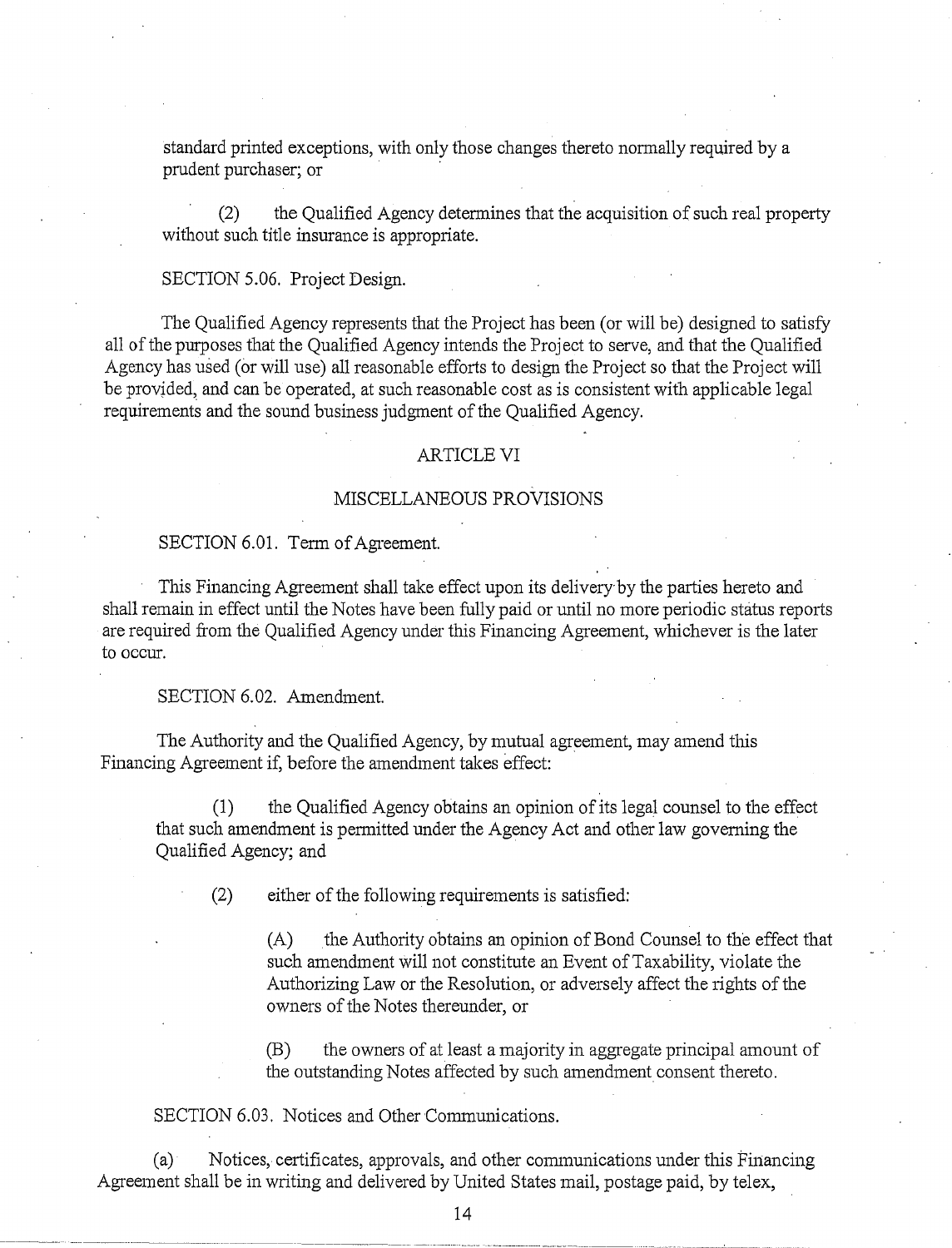telegram, or other electronic transmission, or by express or personal delivery, addressed as follows:

(1) if to the Qualified Agency:

Adjutant General's Department Post Office Box 5218 Austin, Texas 78763

Attention: Deputy Executive Director

(2) if to the Authority:

Texas Public Finance Authority 300 West 15th Street, Suite 411 Austin, Texas 78701

Attention: Executive Director

(3) if to the Comptroller of Public Accounts:

Comptroller of Public Accounts- Treasury Operations P.O. Box 12608 . Capitol Station Austin, Texas 78711

Attention: Director, Cash Management Division

(b) Any such party may designate any additional or different address to which communications under this Financing Agreement shall be delivered by giving at least five days' advance notice thereof to the affected party.

(c) Any cmmnunication delivered by mail in compliance with this section is deemed to have been delivered as of the date of deposit in the mail.

(d) A provision of this Financing Agreement that provides for a different method of giving notice or otherwise conflicts with this section supersedes this section to the extent of the conflict.

SECTION 6.04. Exclusive Benefit.

This Financing Agreement shall inure to the exclusive benefit of and be binding on the Authority, the Qualified Agency, and their respective successors.

SECTION 6.05. Severability.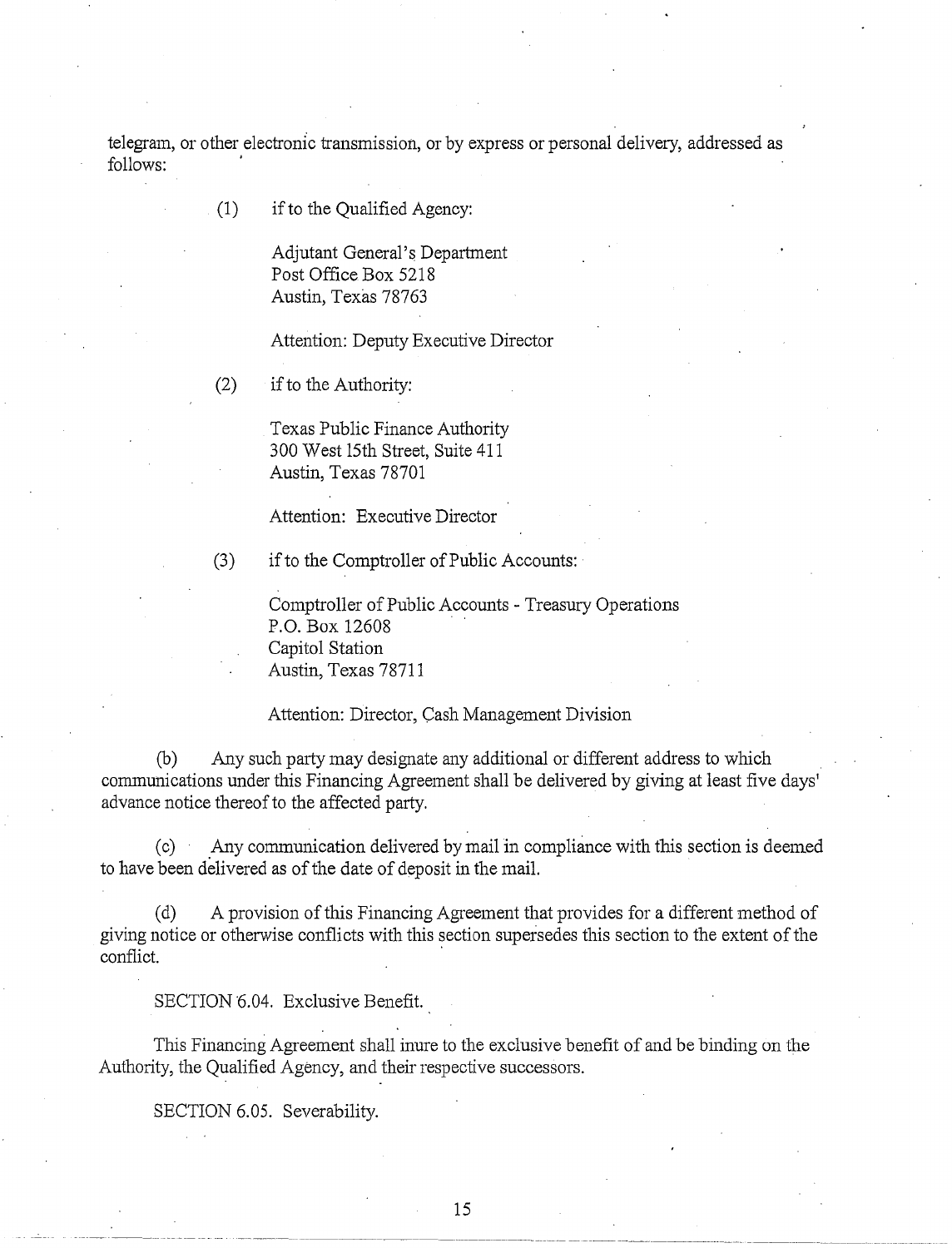If any part of this Financing Agreement is ruled unenforceable by a court of competent jurisdiction, this Financing Agreement shall remain operable to the fullest extent possible under the application of such ruling.

SECTION 6.06. Conflict with Memorandum.

In the event of a conflict between this Financing Agreement and the Memorandum, this Financing Agreement shall supersede the Memorandum to the extent of the conflict.

SECTION 6.07. Counterparts.

This Financing Agreement may be executed in·multiple counterparts; each of which shall be an original and all of which shall constitute one and the same document.

SECTION 6.08. Governing Law.

# *(Remainder of page intentionally left blank)*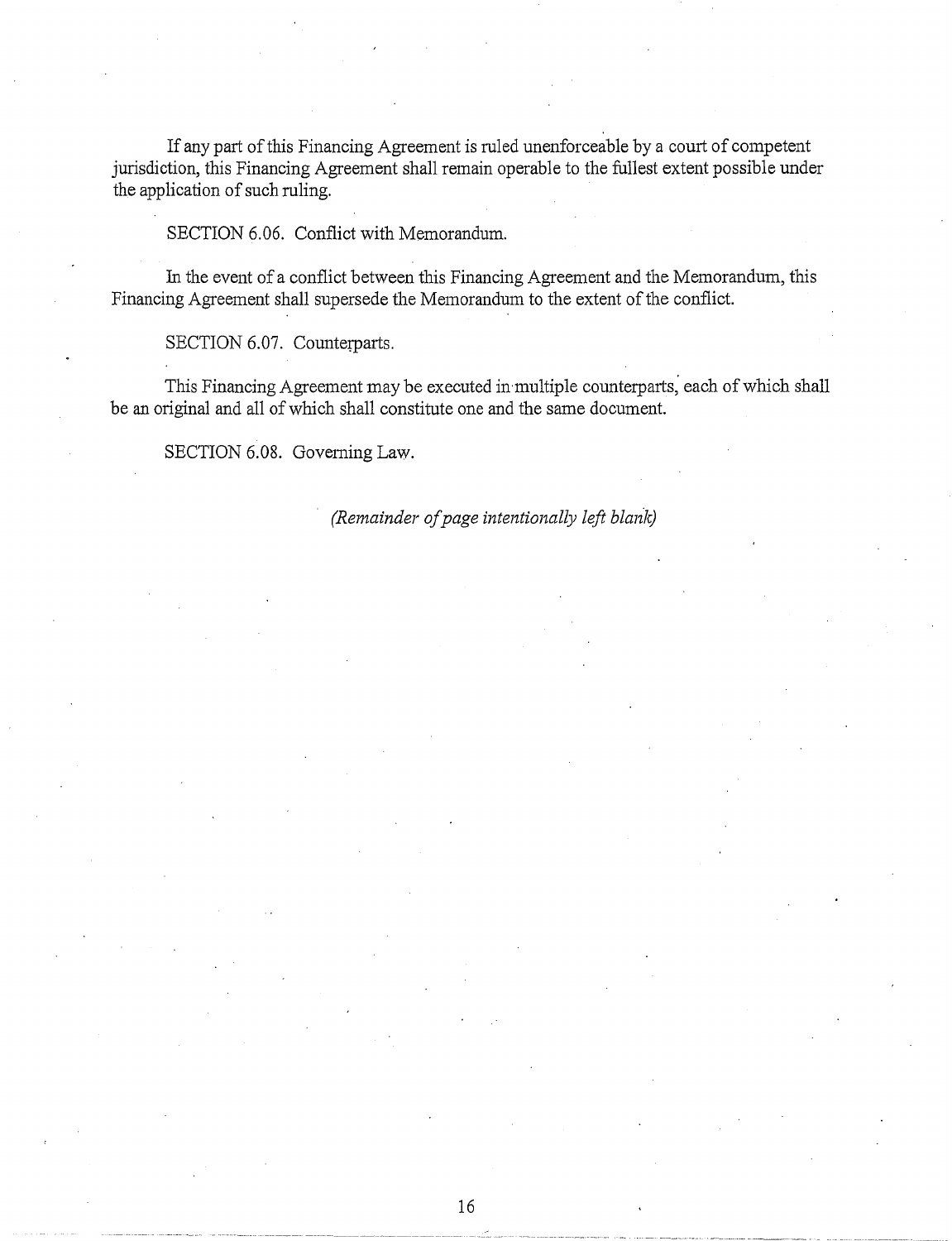This Financing Agreement shall be governed by and construed in accordance with the law of the State of Texas.

IN WITNESS WHEREOF, the parties have caused this Financing Agreement to be executed by their respective duly authorized officers as of the date first above written.

## TEXAS PUBLIC FINANCE AUTHORITY

By:  $\bigwedge$ 

Kimberly K. Edwards Executive Director

ADJUTANT GENERAL'S DEPARTMENT

 $By: \mathcal{D}\longrightarrow\mathcal{D}$  Michael G. Blaclock

Deputy Executive Director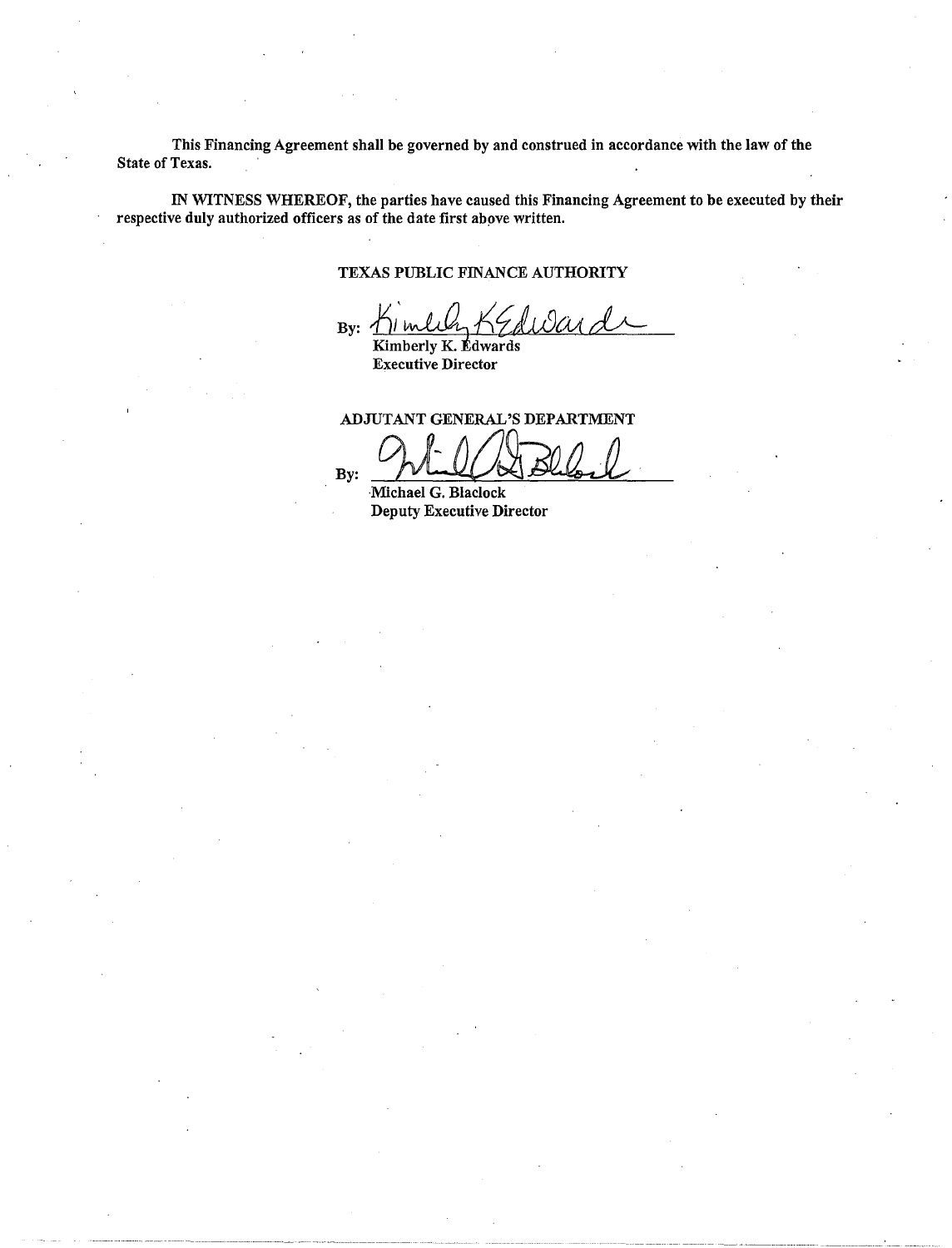# EXHIBIT A TO THE FINANCING AGREEMENT PROJECT DESCRIPTION

| Project Component                                                                                                                                                                                                           | <b>Estimated Cost</b> | Estimated Useful Life |
|-----------------------------------------------------------------------------------------------------------------------------------------------------------------------------------------------------------------------------|-----------------------|-----------------------|
| Renovation of<br>Building 10 at Camp<br>Mabry,<br>including rehab of interior and exterior with<br>demolition of non-historic additions, drainage<br>improvements, HVAC and plumbing<br>upgrades, TAS upgrades, and roofing | \$2,702,890.00        | 25 years              |
| Renovation of<br>Building 11 at Camp<br>Mabry,<br>including rehab of interior and exterior with<br>demolition of non-historic additions, drainage<br>improvements, HVAC and plumbing<br>upgrades, TAS upgrades, and roofing | \$2,820,740.00        | 25 years              |
| Total Project Cost                                                                                                                                                                                                          | \$4,674,000.00        |                       |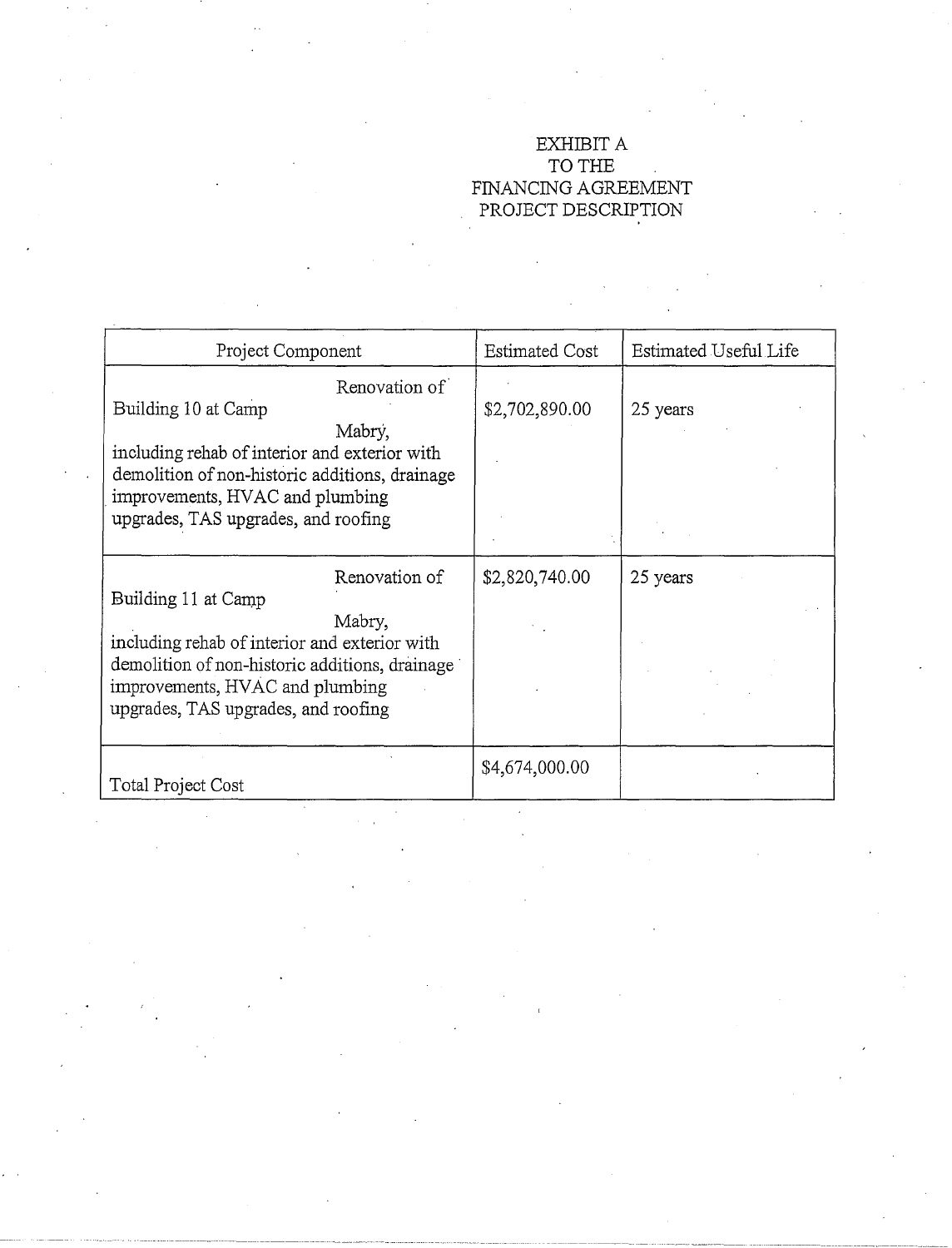# **EXHIBIT B** TO THE FINANCING AGREEMENT

# PROJECT COMPLETION SCHEDULE

# EXPENDITURE PERIOD

# PROJECT EXPENDITURES EACH PERIOD

\$396,866

\$975,260

\$1,997,000

\$1,304,874

.August 2007- January 2008 February 2008- October 2008 November 2008 - April 2009 May 2008 - August 2009

# Project Completion Amount

# \$4,674,000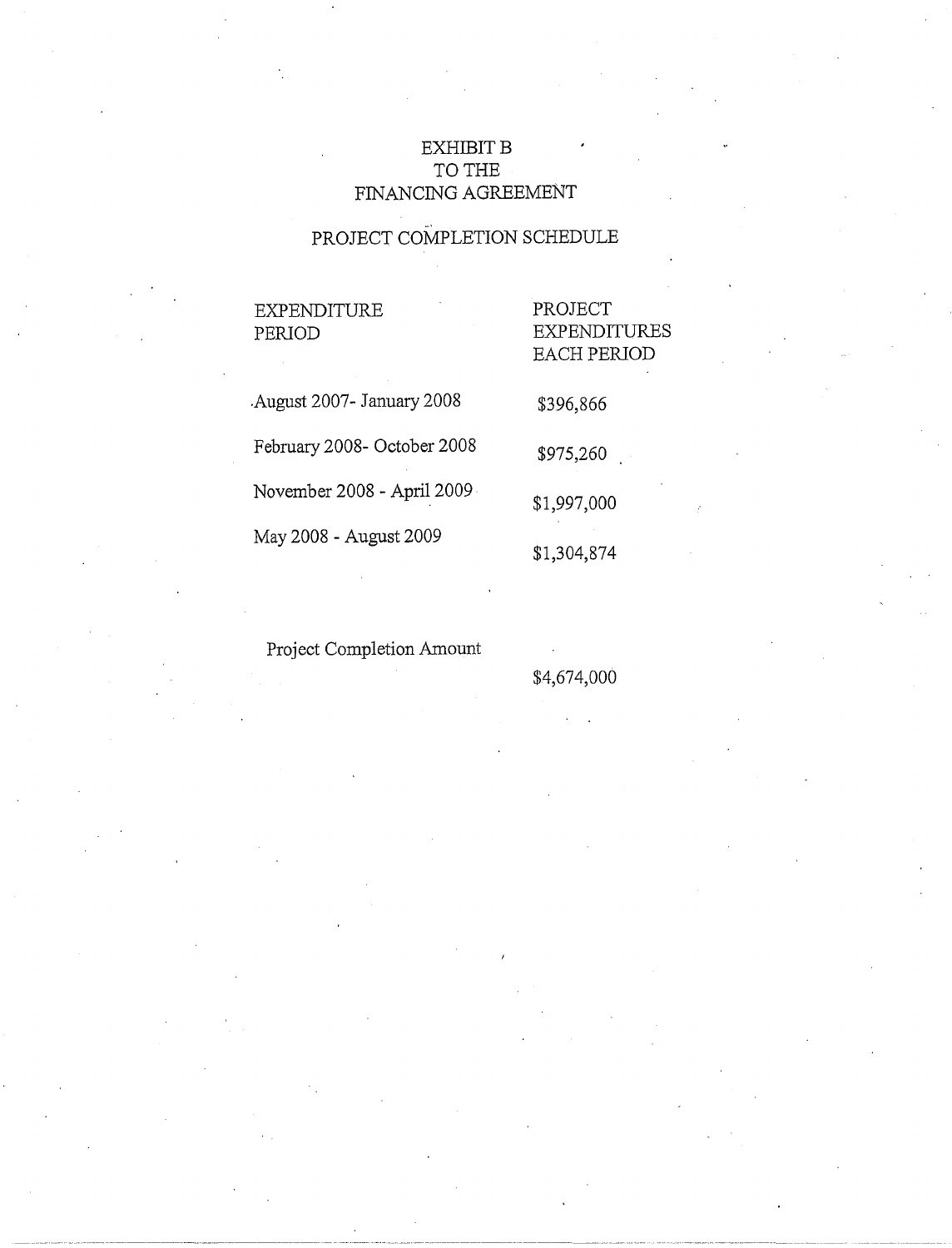# EXHIBIT<sub>C</sub> to the ·Financing Agreement

# Govenunental Project Approvals

As of the Closing Date, the following licenses, permits, and other governmental approvals necessary to complete the Project have not been obtained *[describe each such approval (e.g., utility easement), stating for each (1) the identity of the Project facility (or facilities) for which such approval is required, (2) the primary requirements necessary to obtain* such approval, and (3) the date that such approval is expected to be obtained]:

None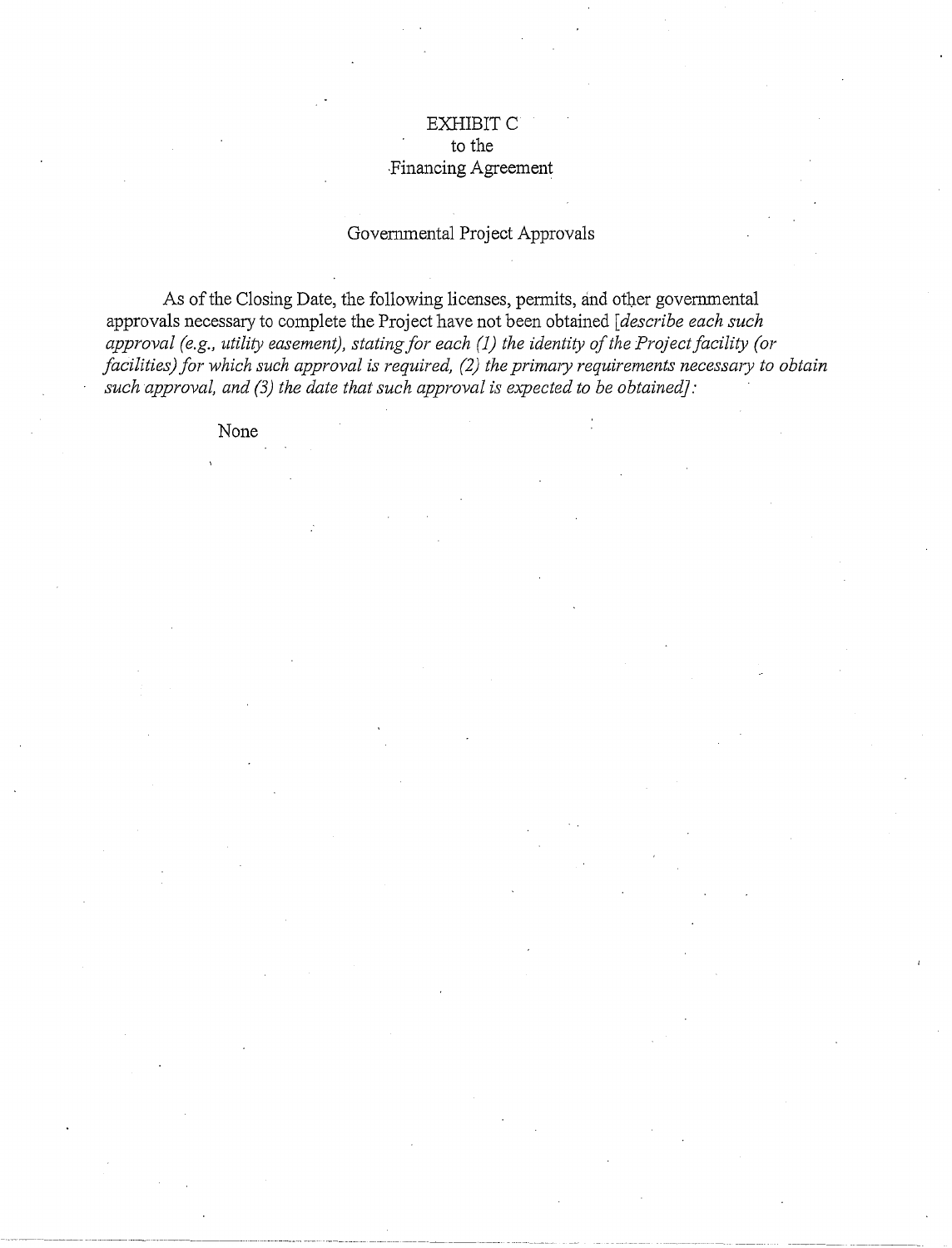## EXHIBITD to the Financing Agreement

#### . Form of Disbursement Certificate

## DISBURSEMENT CERTIFICATE

The undersigned hereby certifies, on behalf of the  $\overline{\phantom{a}}$  (the "Qualified Agency"), as follows:

(a) The capitalized terms in this Certificate that are not herein defined shall have the meanings defined in the Financing Agreement, dated as of , between the Qualified Agency and the Texas Public Finance Authority.

(b) The Qualified Agency (Agency No. ) requests a disbursement from the Project Fund to pay Project Costs in the aggregate amount of \$\_\_\_\_\_\_\_\_\_\_\_\_. The aggregate of all disbursements (including this disbursement) from the Project Fund requested by the Qualified Agency to date is \$

(c) Except as previously disclosed in writing to the Executive Director, the Qualified Agency is not in breach of any representation, warranty, or agreement in the Financing Agreement.

(d) · The Qualified Agency reasonably expects to submit payment vouchers, in the aggregate amount of the disbursements requested by this Certificate, for the payment of the Project Costs for which disbursement is requested, within days after the date of submission of this Certificate to the Authority.

(e) For each item ofProject Costs for which a disbursement of funds is requested, state the following information *[attach separate sheet if necessary*]:

Amount of Fund , Item Disbursement No. Approp. No. Program Cost Account Project Appropriation Identification Year

IN WITNESS WHEREOF, the undersigned executes this Certificate on the date shown below.

By: \_\_\_\_\_\_\_\_\_\_\_\_ \_ Authorized Agency Representative

~---~~~~~

~--~---~- --- \_\_ , \_\_\_\_ -------------·--·-

Date: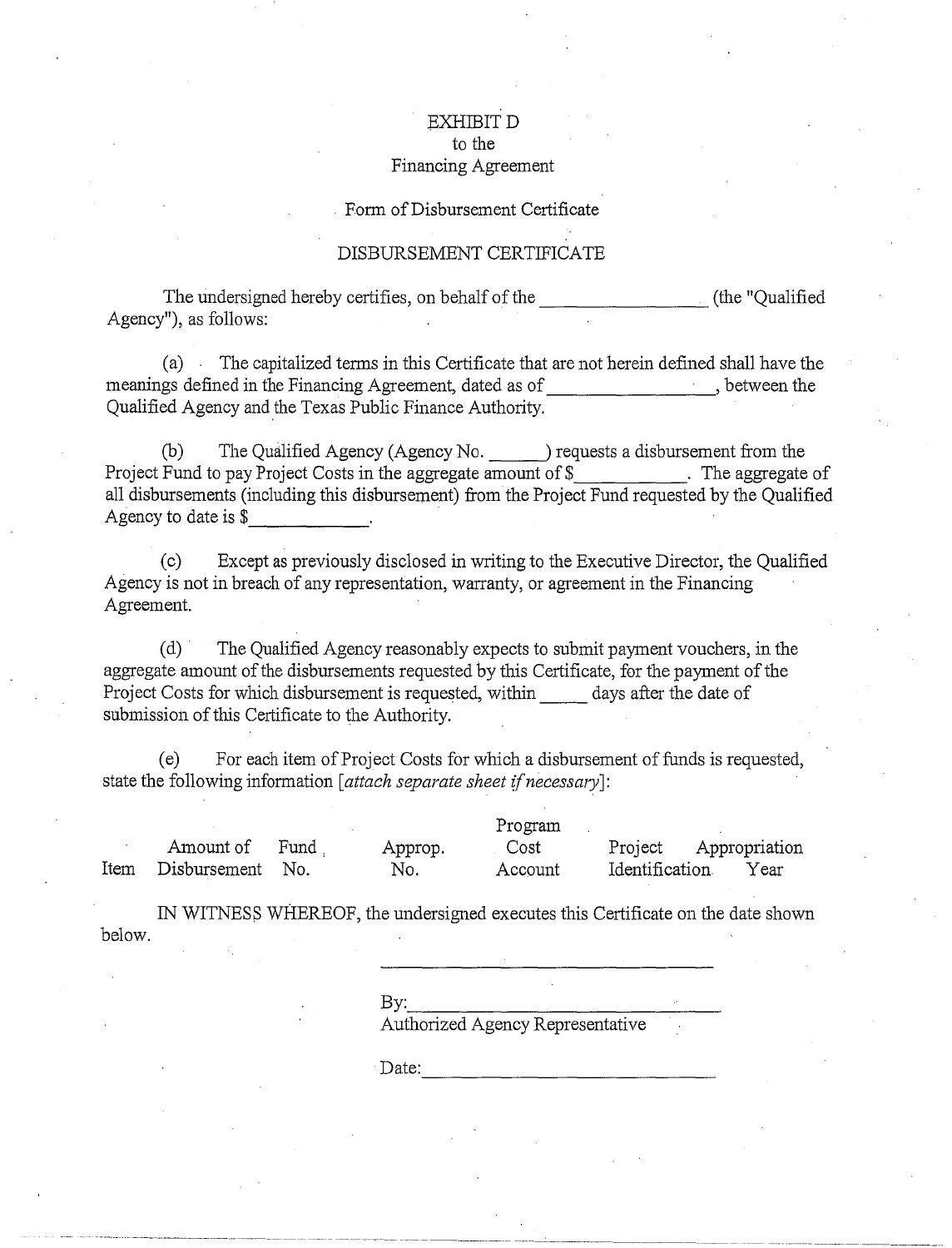# EXHIBIT  $\rm E$ to the Financing Agreement

# Monthly Status Report Information

The monthly status report prepared by the Qualified Agency pursuant to this Financing Agreement shall contain the following information with respect to the Project:

| (1)  | identity of the Project Components (name, ID no., etc.) and the original date on<br>which such Project Components were first financed hereunder;                                         |
|------|------------------------------------------------------------------------------------------------------------------------------------------------------------------------------------------|
| (2)  | fund number( $s$ );                                                                                                                                                                      |
| (3)  | the budget amount for the Project Components (including adjustments, if any);                                                                                                            |
| (4)  | description of work category;                                                                                                                                                            |
| (5)  | amount expended for reporting month;                                                                                                                                                     |
| (6)  | total amount expended to date;                                                                                                                                                           |
| (7)  | amount encumbered;                                                                                                                                                                       |
| (8)  | available balance;                                                                                                                                                                       |
| (9)  | percent work complete;                                                                                                                                                                   |
| (10) | percent funds expended; and                                                                                                                                                              |
| (11) | narrative identifying any problems (including, without limitation, delays and cost<br>overruns) and indicating whether such problems will substantially alter work<br>schedule or costs. |